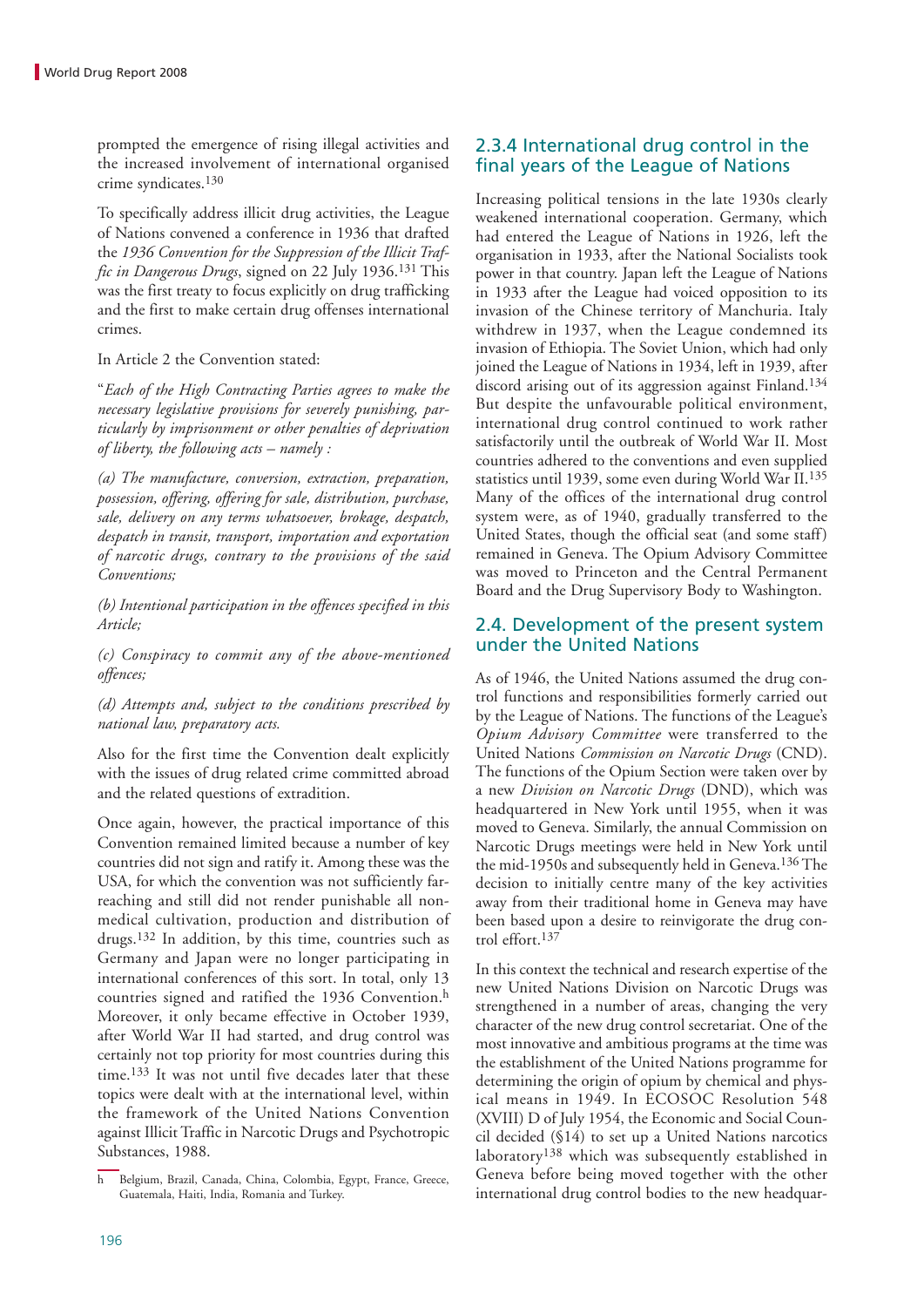ters in Vienna in 1979. The UN laboratory later also provided training and other forms of assistance to forensic laboratories in developing countries in order to enable them to identify drugs with modern analytical methods and assist law enforcement and the judicial system.139 In addition, the DND developed technical expertise in a number of other areas, notably in law enforcement (setting up the regular Head of Law Enforcement Agency (HONLEA) meetings); demand reduction; and legal services, assisting governments to implement the international drug convention. One of the key tasks remained serving the Commission on Narcotic Drugs (CND) as its secretariat.

In order to improve the overall assistance to developing countries, an additional body was created in 1972, the *United Nations Fund for Drug Abuse Control (UNFDAC).* Its main task was to raise funds to implement various technical assistance activities, notably providing assistance to developing countries in order to help farmers stop cultivating illegal drug crops; such activities are now grouped together under the generic category of "alternative development" or "alternative livelihoods".

The Permanent Central Board (PCOB) and the Drug Supervisory Body (DSB), created by the League of Nations Conventions, were authorized to continue performing their functions under the aegis of the United Nations after World War II.<sup>140</sup> The standing bodies charged with international drug control would undergo many transformations in the coming decades.<sup>i</sup>

# 2.4.1 The 1946, 1948, and 1953 Opium Protocols

One of the first acts of the United Nations was the *1946 Protocol* which legally transferred all the drug control functions from the League of Nations to the United Nations. It entered into force on 10 October 1947. The previous drug control conventions and treaties remained in force and in the 1946 Protocol the international community restated its intention to maintain control over addictive drugs.141

Around the time of World War II, new pain-killing medications were developed for treating battlefield casualties, the most important of which was methadone, developed by German scientists in 1937. Another important substance was pethidine, then known as Demerol. Both substances were produced and marketed by German companies during the war. In 1948, the CND drafted a separate agreement ('protocol') that required states to submit the new substances to the same estimates-of-need and statistical reporting provisions that applied to existing opium-based narcotics. The DSB and PCOB could then oversee the synthetic narcotics trade in the established manner. The *1948 Synthetic Narcotics Protocol* quickly gained wide acceptance, coming into force only a year later. In fact, this Protocol appears to have been a good illustration of prompt action by the international community preventing a potential disaster that was already looming.142 The application of the 1948 Protocol meant the placing 14 new substances under international control by 1951 and a further six by 1954.143

Following World War II, the political situation had changed. The United States and the Soviet Union emerged as the two new superpowers. Germany and Japan had lost the war. The European colonial powers were weakened and in the process of giving up their colonial empires. During the War, in 1943, the US administration issued a resolution to end all opium smoking in the areas liberated from Japan, which also included previous colonies and territories controlled by various European countries.144 Further, the US undertook, as of the late 1940s, new initiatives to finally prohibit the production and use of opium for other than medical and scientific needs.<sup>145</sup> The original plan, launched in 1948 by the head of the US delegation, Harry Anslinger<sup>j</sup> was to have this principle incorporated into a new Single Convention. LNegotiations for the Single Convention (1961) would last for another thirteen years, because they were complicated by the emerging East-West conflict.

In the meantime, the final elimination of opium production and consumption in China, following the takeover of the country by the Communist Party in 1949, changed global opium markets forever. No longer could opium producing countries defer reductions on the pretext that any sacrifices made would simply be replaced by increases in Chinese domestic production. In a number of campaigns between 1949 and 1952, the government in China, counting on public support, effectively eliminated opium production, trade and consumption from China.146

During this period, a new attempt was made to solve the global opium problem. In June 1953, countries agreed

In 1945, the PCOB and DSB staff and records were moved back to Geneva and continued their work there. Their secretariats, however, were merged, establishing the basis for the International Narcotics Control Board (INCB). The geographical distance between the Division on Narcotic Drugs (DND) in New York and the PCOB and DSB in Geneva created, however, some difficulties with regard to day to day cooperation. This prompted, a decade later (1955), the geographical re-unification of the three drug control bodies (PCOB, DSB and DND) at one central location (Geneva). In 1979, the international drug control bodies (DND, UNFDAC and INCB) moved to their new headquarters in Vienna. Yet another decade later (1991), the secretariats of the three drug control bodies (DND, UNFDAC and INCB) were merged into the United Nations International Drug Control Programme (UNDCP). The secretariats of the UNDCP and of the Centre for International Crime Prevention (CICP) were unified in 1997 to become the Office for Drug Control and Crime Prevention. In 2002, the office was renamed the United Nations Office on Drugs and Crime (UNODC).

Head of the Federal Bureau of Narcotics (FBN) and a key player in domestic and international drug control as of the early 1930s.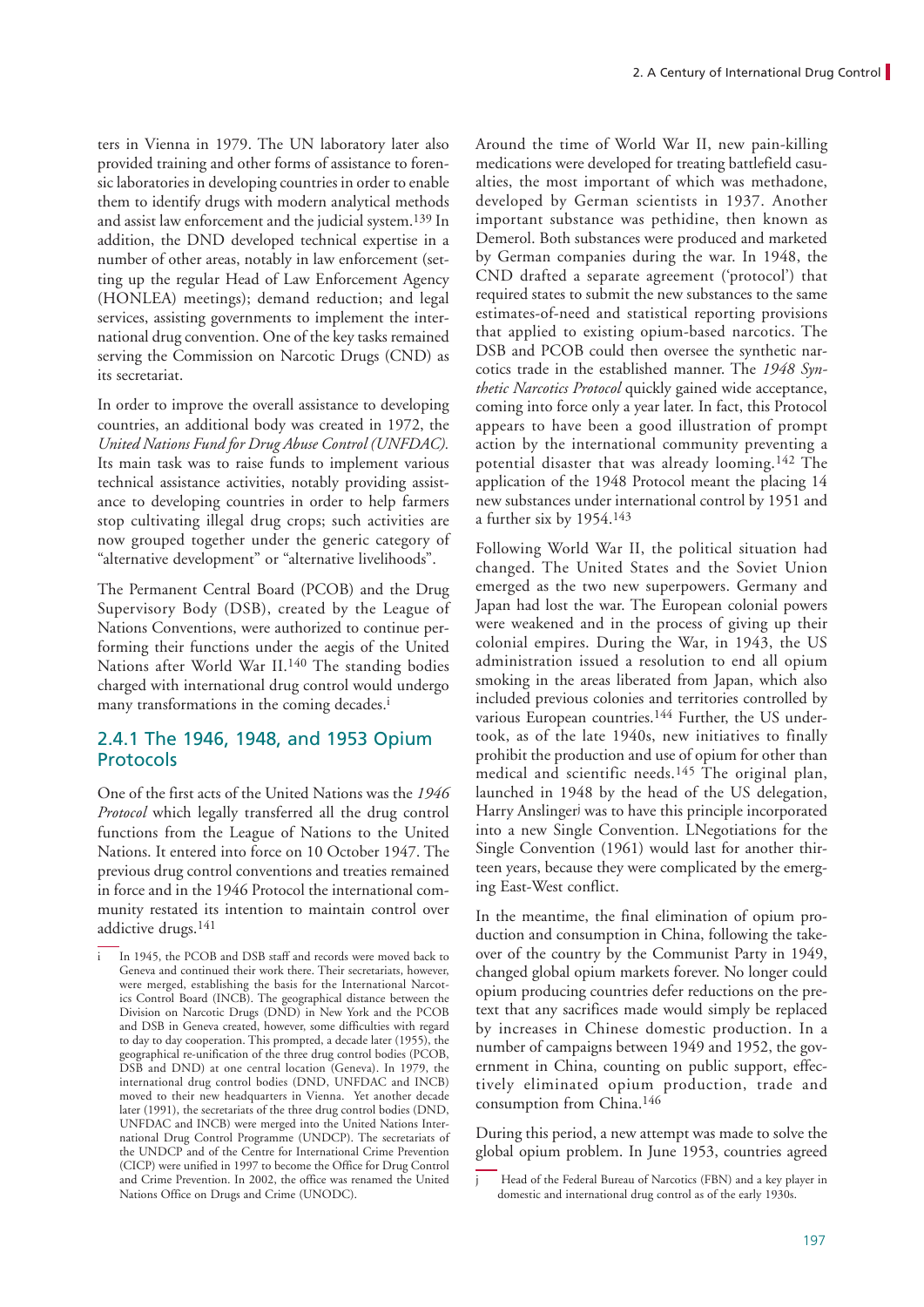to the elaboration of a *Protocol for Limiting and Regulating the Cultivation of the Poppy Plant, the Production of, International and Wholesale Trade in and Use of Opium,*  generally known as the *1953 Opium Protocol.* This document was intended to finally adopt the longstanding US goal of limiting opium production and use to only medical and scientific needs. According to this Protocol, only seven countries – Bulgaria, Greece, India, Iran, Turkey, the USSR and Yugoslavia – would be authorized to produce opium for export.147 The Protocol also required countries to implement comprehensive control systems at the national level.

The 1953 Opium Protocol contained the most stringent drug-control provisions yet embodied in international law.148 The agreement extended to raw opium the reporting requirements placed on manufactured drugs under the 1931 Convention. Aimed primarily at producing states, signatories would submit to the DSB estimates concerning the amount of opium planted, harvested, consumed domestically, exported and stockpiled. Year-end statistics would be reported to the PCOB. The Protocol also gave the Board responsibility for making inquiries into discrepancies, conducting inspections, and imposing embargoes. The Board was also empowered to establish national production limits and could take investigatory and punitive action even concerning states that were not a party to the Protocol. Production would be limited, on a global level, to that needed for medical and scientific use. Signatories were, however, allowed a fifteen year grace period before the full powers of the Protocol were in force. In exchange for accepting the new burdens and limitations, producer countries received a monopoly on licit sales of opium. Parties to the treaty agreed to buy opium only from the seven states named in the text.<sup>149</sup>

The Protocol stipulated that twenty-five states, including three of the seven producing states, had to ratify in order to activate the treaty. In total, 61 countries signed and ratified the Protocol.150 However, among the seven identified opium producing and exporting states only India and later Iran ratified the Protocol during the 1950s. This was not sufficient for the Protocol to enter into force. By the time the 1953 Protocol was ratified in July 1963, it was essentially superseded by the 1961 Single Convention, which entered into force in December 1964. Consequently, the 1953 Opium Protocol was only in force for about 1½ years.

# 2.4.2 The 1961 Single Convention

The number of international legal agreements on narcotic drugs, including the 1953 Protocol, had reached a total of nine, and not all had been signed and ratified by all the key countries. The complexity of this system created a need for unification and simplification.151 Following 13 years of negotiation, the Single Convention

was finally adopted in 1961 and entered into force on 13 December 1964, superseding all previous international conventions, protocols and treaties. This Convention is still regarded as a major achievement in the history of international efforts to control narcotics.<sup>152</sup> The time spent on these lengthy negotiations was worthwhile as it enabled the Single Convention to become a truly international instrument, supported by the overwhelming majority of all nations. Today, it is one of three treaties (together with the 1971 Convention on Psychotropic Substances and the 1988 United Nations Convention against Illicit Traffic in Narcotic Drugs and Psychotropic Substances) that define the international drug control system. As of March 2008, there were 183 parties to the Single Convention on Narcotic Drugs (as amended by the 1972 Protocol), representing 95% of the 192 UN States Members.153 Far more countries acceded to it than to any previous drug control treaty.154

The Single Convention consists of 51 Articles, covering:

- definitions of the substances under control;
- the framework for the operations of the international drug control bodies;
- reporting obligations of States Members;
- obligations regarding the production, manufacture, trade and consumption of controlled substances;
- actions to be taken against illicit traffic and penal provisions.

The key provision of the Single Convention is to be found in Article 4: "*The parties shall take such legislative and administrative measures…to limit exclusively to medical and scientific purposes the production, manufacture, export, import distribution of, trade in, use and possession of drugs."*155

The objectives of the Single Convention were three-fold: codification of existing multilateral treaty laws into one single document; streamlining of the international drug control machinery; and extension of the existing controls into new areas.

The first objective, to codify all existing multilateral treaty laws into one single treaty, was largely achieved. Provisions such as those on the estimates and statistics system established by the 1925 and the 1931 Conventions, were retained virtually without change. Similarly, the system of import and export authorizations remained intact, providing multiple avenues for discovering diversions from the licit trade. The same applied to the provisions for controlling the manufacture of narcotic drugs, established by the *1931 Convention*, which were continued while the new synthetic drugs, controlled under the 1948 Protocol, were included. The Single Convention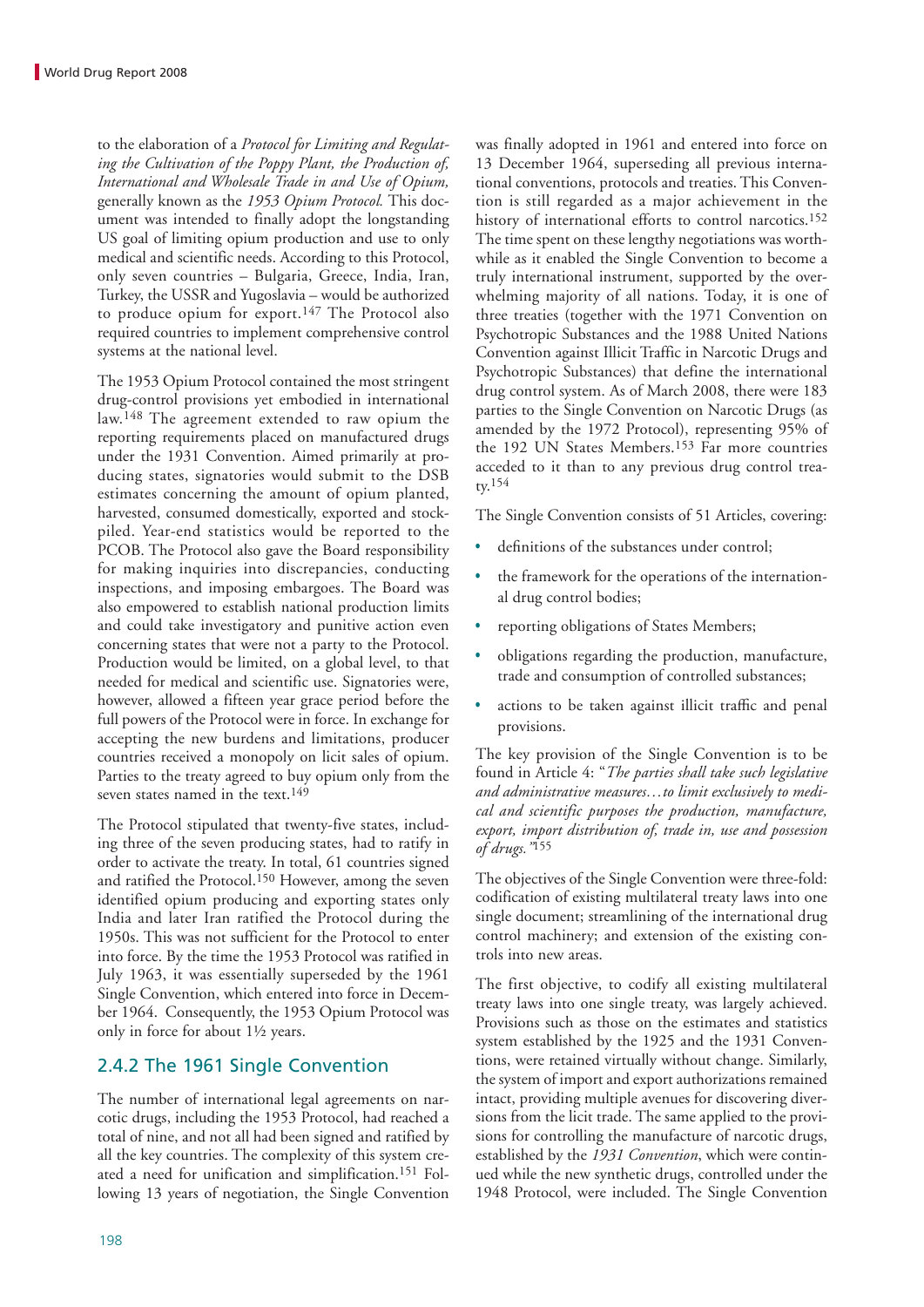also retained the concept of schedules, first introduced in the *1931 Convention*, though expanding them from two to four. Some of the far-reaching inspection provisions contained in the *1953 Opium Protocol* (which, by 1961, had not yet entered into force) were, however, weakened in order to make the Single Convention more acceptable to several producer countries, most notably to the USSR and its allies. In addition, the Single Convention did not contain the closed list of seven recognized producers found in the 1953 Opium Protocol. This was again mainly due to interventions by the Soviet Union, which argued that other developing countries (notably Afghanistan) should be allowed to participate in this lucrative business.

The previous drug control conventions and treaties were superseded by the Single Convention. Only the poorly subscribed 1936 *Convention on the Illicit Traffic in Dangerous Drugs*, remained in force (except for Article 9 which was replaced by the new penal provisions contained in Article 36 of the Single Convention) because the delegations could not agree on which of its provisions to incorporate into the Single Convention.156

The second objective was to simplify and streamline the control machinery in order to strengthen the impact of international drug control efforts. This was done via the unification of the Permanent Central Board and the Drug Supervisory Body to become the International Narcotics Control Board (INCB). In addition, a number of administrative duties were consolidated and simplified. No consensus, however, was found on proposals to merge the Division of Narcotic Drugs with the secretariat of the INCB. Such a merger was only managed three decades later, with the creation of the United Nations International Drug Control Programme (UNDCP) in 1991.157 While the main task of the Board was to monitor and control the licit production, manufacture, trade and consumption of narcotics, the Secretary-General [i.e. now UNODC, which is part of the UN's Secretariat] was to respond to the illicit trade.

The third objective of the Convention was the extension of the existing controls to include the cultivation of the plants grown as raw material for the production of natural narcotic drugs, as well as the prevention of nonmedical drug consumption. Thus, the 1961 treaty continued to keep a tight rein on the production of opium and extended the international controls to the production of poppy straw (which increasingly served as the raw material of choice for the manufacture of morphine and other opiates) as well to the production of the coca-leaf and cannabis. These controls included the obligation to create national agencies for opium, coca, and, if applicable, for cannabis for countries deciding to maintain production of these crops for covering their medical and scientific needs. Such agencies were required to:

- designate the areas in which the cultivation could take place;
- allow only licensed cultivators to engage in such cultivation;
- take charge of importing, exporting, wholesale trading, and maintaining stocks.

Such provisions effectively barred private enterprises from participating in this lucrative line of business. At the same time, the Single Convention did not contain a general prohibition of drug production (as had been urged by some States Members, notably with regard to cannabis), but clear requirements that production, for whatever substance, could only take place under certain conditions and only for as long as there was a legitimate medical or scientific use for such drugs.

The Commentary to 1961 Convention pointed out that the term 'for medical purposes' was not uniformly interpreted by governments. Some flatly prohibited the consumption of narcotic drugs by addicts, while others permitted consumption by persons whose addiction proved to be incurable to prevent painful withdrawal symptoms. The Commentary also highlighted that the term 'for medical purposes' did not have the same meaning at all times and circumstances. Its interpretation depended, *inter alia,* on the stage of medical science. Not only 'western medicine' but also legitimate systems of indigenous medicine, such as those existing in China, India and Pakistan, had to be taken into account.158

The Single Convention prohibited, however, the nonmedicinal, recreational practices of opium smoking, opium eating, coca-leaf chewing, as well as the smoking and other uses of cannabis resin and cannabis herb. At the same time, it enabled countries to opt for a transition period to abolish these practices. For instance, under the Convention, only persons officially registered as addicts by the competent authorities in 1964 were permitted to continue smoking opium. Countries also committed themselves to abolish the quasi-medical use of opium within a 15-year period (i.e. by 1979, as the Single Convention entered into force in 1964) and the practices of coca leaf chewing and the use of cannabis within a 25-year period (i.e. by 1989).<sup>159</sup>

The 'Penal Provisions' laid down in Article 36, §1 (a) state: *"Subject to its constitutional limitations each Party shall adopt such measures as will ensure that cultivation, production, manufacture, extraction, preparation, possession, offering.. distribution, purchase, sale, delivery… brokerage, dispatch, …transport, importation and exportation of drugs contrary to the provisions of the Convention… shall be punishable offences when committed intentionally, and that serious offences shall be liable to adequate punishment particularly by imprisonment or other penalties of deprivation of liberty."*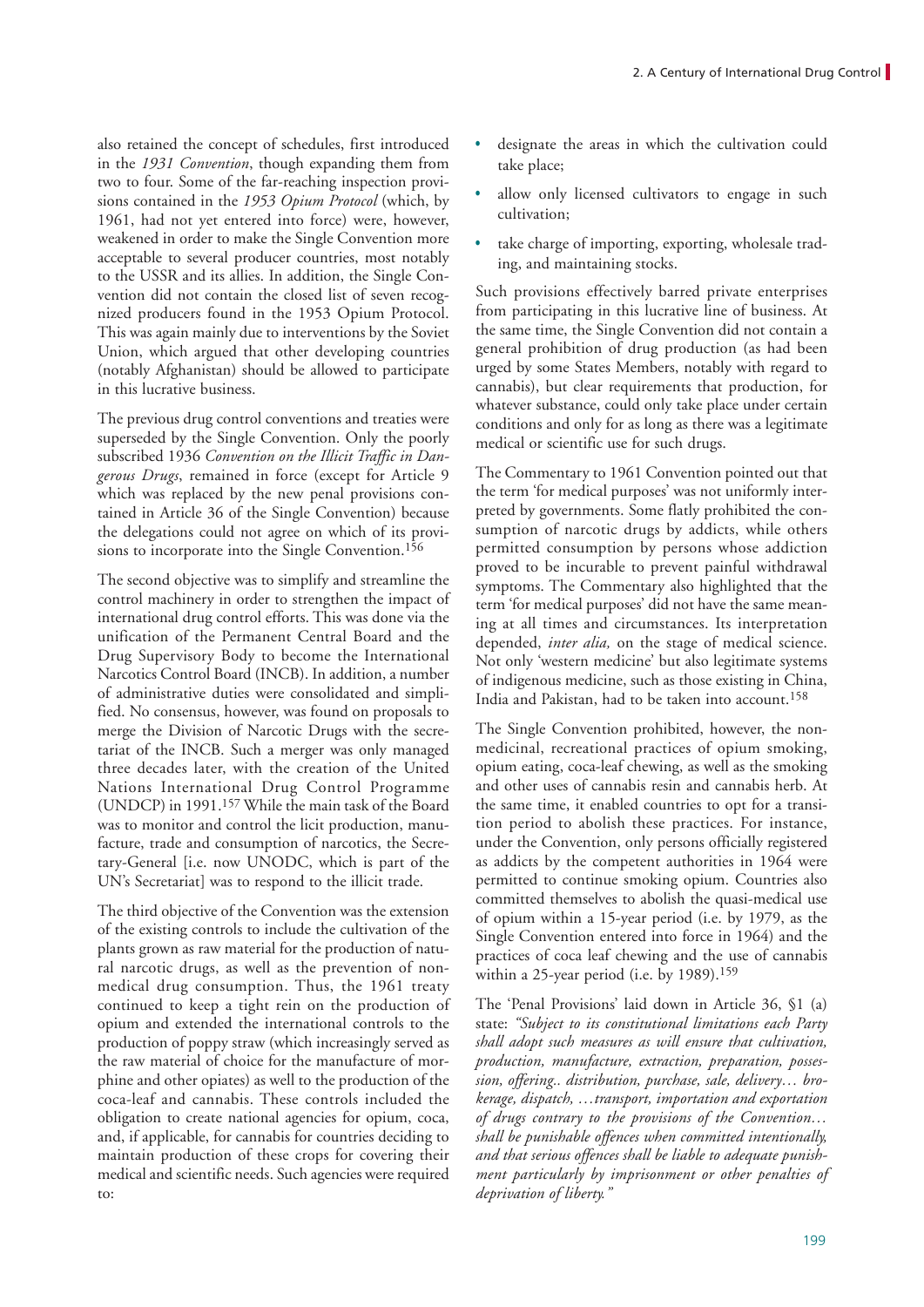The use of drugs is not mentioned in Article 36. "Possession" is mentioned, but the Commentary makes it clear that this provision refers to "possession of drugs intended for distribution", not possession of drugs for personal consumption. While personal possession is dealt with under Article 33, this section provides states far more flexibility, requiring only that they "*use their best endevours to prevent this possession by all those administrative controls of production, manufacture, trade and distribution which are required by the Single Convention*."160 In other words, the Single Convention is tough on illegal production and trafficking, but it gives governments a high degree of flexibility in dealing with their local drug abuse problems, as long as they remain committed to the general obligation that "*legislative and administrative measures have to be taken to limit to medical and scientific purposes… the use and possession of drugs"* (Article 4, (c))*.*161 While some national authorities have seen this as a weakness of the Single Convention, others have seen it as a strength, which enabled this Convention to survive for more than four decades and to gain almost universal acceptance.

The Single Convention obliged States Members to assist their drug addicts with medical treatment and rehabilitation.162 The original wording of Article 38, §1 (prior to its amendment in 1972) was: "*The Parties shall give special attention to the provision of facilities for the medical treatment, care and rehabilitation of drug addicts".* This was an innovation, as the earlier international narcotics treaties had not contained such an obligation, even though it was already a long held view that victims of addiction needed to be assisted by treatment and rehabilitation.163

# 2.4.3 The 1972 Protocol amending the Single Convention

Given the rapid rise of drug use in the second half of the 1960s, new efforts were made to strengthen the international drug control system. In the USA alone, the number of arrests at the state level for marijuana possession rose ten-fold between 1965 and 1970, and a national survey in 1971 revealed that 24 million Americans used cannabis at some point in their lifetimes. The number of heroin addicts was estimated to have risen from about 50,000 in 1960 to roughly half a million by 1970.164 In addition to ongoing diversions of opium from licit producers, illegal opiate production also increased strongly in South-East Asia, notably in Myanmar. Starting in the early 1970s, Myanmar became the world's largest supplier of illicit opiates for two decades. Much of the transformation of Myanmar's opium into heroin took place in neighbouring Thailand, although clandestine heroin laboratories also appeared in Myanmar and Laos.165 The Vietnam War exposed US soldiers to heroin use, and life-time prevalence among US sol-

diers was estimated to have been as high as 25%.166 In response, US president Richard Nixon declared 'war on drugs' in the early 1970s, with a particular focus on heroin.167 This "war" was not only based on law enforcement, but also included special action by the White House on research, treatment and educational efforts. Against this background, the US proposed a new conference to agree on a number of additional drug control measures, which was convened in March 1972 in Geneva to amend the 1961 Single Convention, with a view to strengthen both supply and demand reduction efforts.168

By fine-tuning the existing Single Convention, the 1972 Protocol underscored the necessity to strengthen the current control system, increase efforts to prevent illicit production, strengthen the efforts to fight the illegal traffic in narcotics, prevent the use of drugs, and deal with the consequences of drug abuse. The Protocol consists of a total of 22 amendments to the Single Convention. All parties to the Single Convention also signed and ratified the Protocol, with three exceptions: Afghanistan, Chad and the Lao PDR.169

According to the amended Article 19, governments had to supply to the Board, in addition to existing reporting requirements, *inter alia*, information on, "*The area (in hectares) of the geographical location of land to be used for the cultivation of the opium poppy"* and *"The approximate quantity of opium to be produced."* This reporting requirement was part of the 1953 Opium Protocol, but had been superseded by the 1961 Single Convention.170

An additional article on the '*Limitation of Production of Opium'* was intended to create economic incentives for licit opium exporting countries to keep controls up to standard. This passage empowered the INCB to deduct from such a country's licit opium production quota for the next year any amounts which the Board considered to have been introduced into the illicit traffic, either from illicit or excess licit production. Countries prohibiting the cultivation of the opium poppy or the cannabis plant were also bound to "*seize any plants illicitly cultivated and destroy them…*" This amendment was to require states to enforce the laws on their books against the cultivation of illicit drugs. Recognising that not all states had equal capacity to fulfil this obligation, the concept of international assistance to enable governments to implement the Convention was introduced. The new Article 14 dealt with 'Technical and Financial Assistance' to be provided by competent United Nations organs and specialized agencies to implement the Convention.171

The Protocol also expanded the scope of Article 38 "Treatment of Drug Addicts" to 'Measures against the Abuse of Drugs'. Under the new provisions, countries did not only have a legal obligation to treat and reha-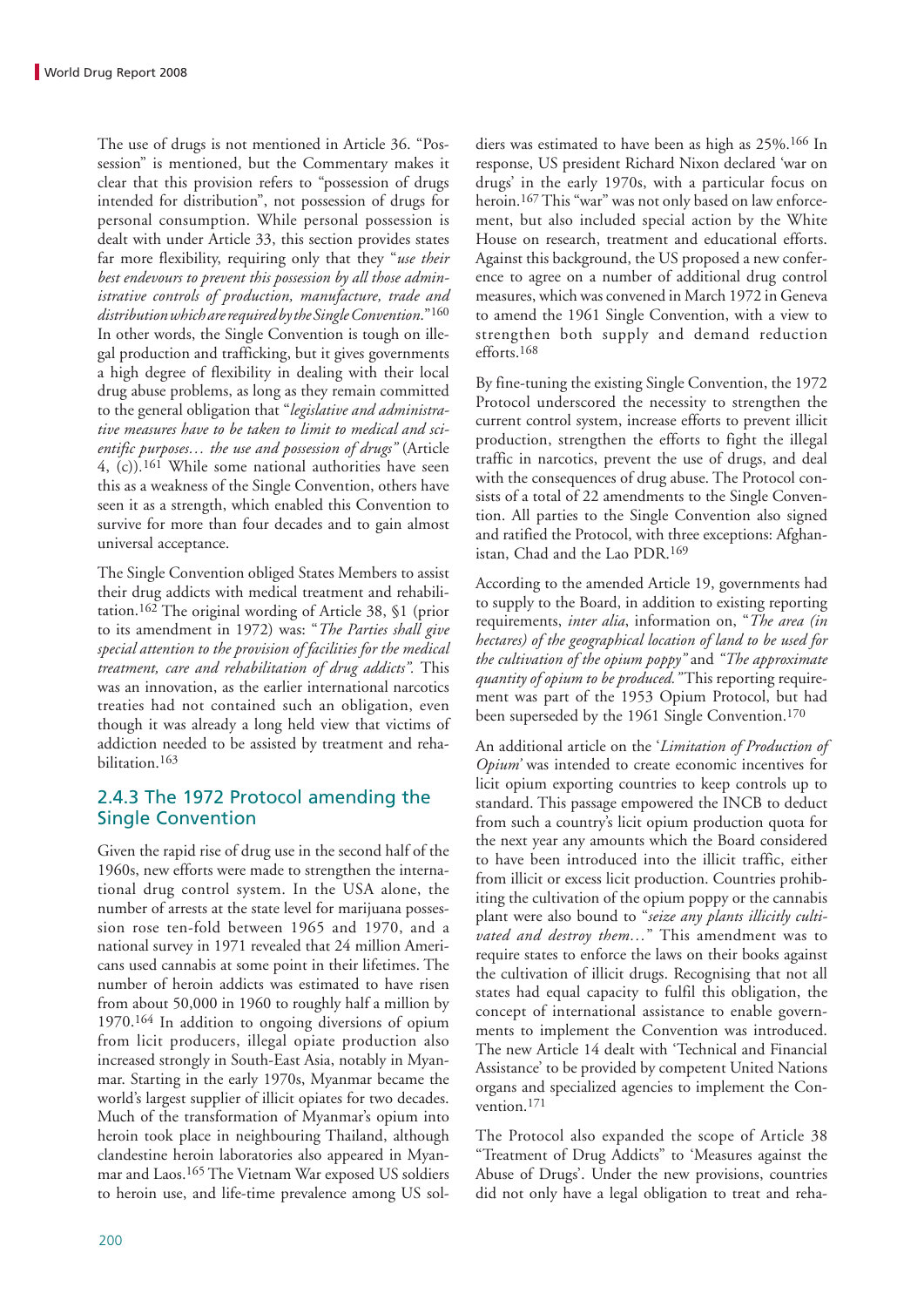bilitate drug addicts, they also had a legal obligation to "*take all practicable measures for the prevention of abuse of drugs and for the early identification ... of the persons involved"* and to provide for the "*social reintegration"* of such persons*.*172 Regarding the penal provision, the Protocol provided possible alternatives to incarceration. Parties could substitute measures of treatment for conviction or punishment for those implicated in the "*cultivation, production, manufacture, extraction, preparation, possession, offering, offering for sale, distribution, purchase, sale, delivery, brokerage, dispatch, dispatch in transit, transport, importation and exportation of drugs contrary to the provision of the Convention."*173 Finally, the Protocol included a number of stipulations to improve the effectiveness of the controls implemented by the INCB, in addition to giving the INCB responsibility for ensuring a balance between supply and demand for narcotic drugs for medical and scientific purposes.174

Around the time of the Protocol, a number of other measures were taken to improve the global approach to drugs. As noted above, the United Nations Fund for Drug Abuse Control (UNFDAC) was created in 1972 to assist drug producing countries with crop substitution and alternative development programs. Major successes in illicit curbing opium production were achieved in particular in Thailand, partly linked to alternative development assistance projects assisted by UNFDAC, the Thai Government and other donors. Turkey also decided to prohibit all planting, cultivation or production of opium poppy after June 30, 1972. 175 In September 1974, the government of Turkey informed the United Nations that it would again permit the licensed cultivation of poppies for medical purposes,<sup>176</sup> but this time it would make use of the poppy straw method, which is less prone to diversion. These controls appear to have worked well and no reports of diversion of opium from licit channels were received thereafter. These efforts had a positive impact, temporarily reversing the upward trend in global heroin consumption experienced over the previous years.

### 2.4.4 The 1971 Convention on Psychotropic Substances

After World War II, Japan suffered a major epidemic of methamphetamine abuse, due to the distribution of wartime stocks. This problem was addressed by a major market crack-down in 1954, and the passage of very strict legislation. In Europe, amphetamine use had become particularly widespread in Sweden and other Scandinavian countries, as well as in the UK, in the post-war years. A growing methamphetamine problem was also reported from the USA in the 1960s. Many of these drug problems initially appeared to have been regionally isolated phenomena, but a general upward trend in the use of synthetic drugs was seen globally.

As of the early to mid 1960s, most countries still imposed only minimal limitations on the distribution of amphetamines, barbiturates, tranquilizers and other synthetic, non-plant based drugs. As problems gained in intensity, domestic restrictions were introduced in several of the developed countries, prompting pharmaceutical companies to market their products more aggressively in less developed countries. The misuse of synthetic drugs thus became a truly global phenomenon and controversy emerged over the double standards applied to different classes of drugs.177

The first reaction was to add these psychotropic substances to the list of those controlled by the Single Convention, but this was potentially problematic for several reasons. The strict and cost intensive controls foreseen in the Single Convention were designed for a limited number of addictive substances with important but clearly defined use in medicine, mainly pain control. Broadening these provisions to cover a much wider range of substances might impose an unreasonable burden on the pharmaceutical industry, retarding innovation. It could also result in a weakening of the implementation of the Single Convention controls already in place. Based on these concerns, it became clear that a new treaty would have to be negotiated.

These negotiations proved to be difficult, because this time the drug producing countries were not the poor producers of the plant-based drugs, but some of the most powerful nations in the world. Fortunately, a group of equally powerful nations championed the cause, including the Scandinavian countries, which had been among the countries most affected by large-scale abuse of amphetamine-type stimulants, and the Soviet bloc. In the end, pharmaceutical interests who initially opposed the new controls came to see some merit in them, particularly for discouraging more marginal competitors. Nonetheless, it was in the interest of the pharmaceutical companies to keep new controls to a minimum.178

The resulting compromise was still a major step ahead for international drug control. The 1971 *Convention on Psychotropic Substances* placed under international control for the first time a number of amphetamine-type stimulants, hallucinogens (such as LSD), sedative hypnotics and anxiolytics (benzodiazepines and barbiturates), analgesics and antidepressants. A significant number of additional substances were added in subsequent decades.179 Seventy-one states attended the plenipotentiary conference as well as the World Health Organisation, ICPO/INTERPOL180 and a number of representatives from various pharmaceutical companies. The Convention entered into force in August 1976. As of March 2008, 183 countries were party to the 1971 Convention, equivalent to 95% of all UN States Members.181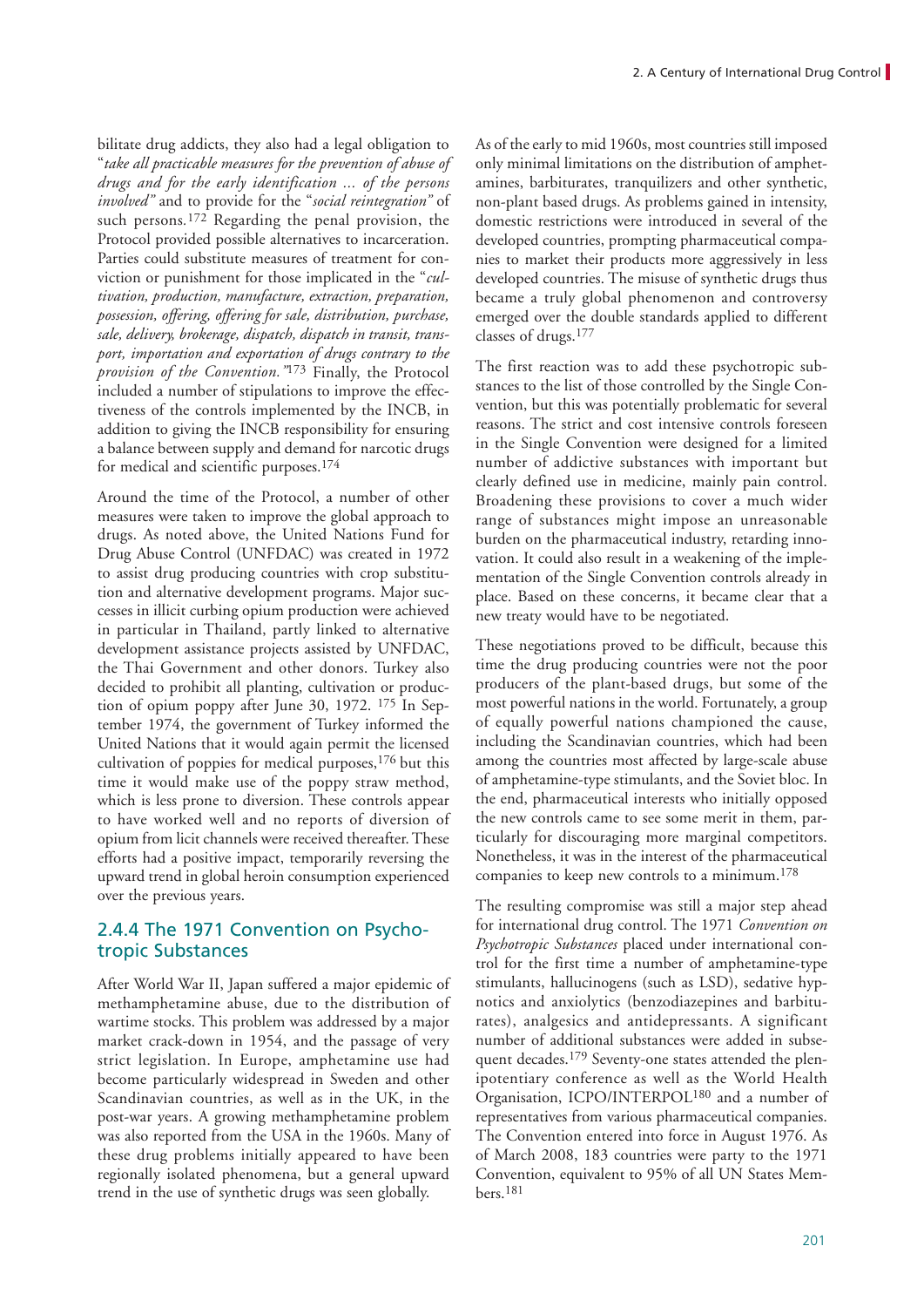The 1971 Convention consists of 33 Articles, and is based on the 1961 Convention, though it also contained some innovations. The parties agreed that all listed substances only be supplied with a medical prescription. Advertisement of these substances to the general public is prohibited and appropriate cautions and warnings have to be indicated on the labels and the accompanying leaflets. Parties to the Convention must also take, according to Article 20 §1, "*measures for the prevention of abuse of psychotropic substances and for the early identification, treatment, education, after-care, rehabilitation and social reintegration of the persons involved"*. According to Article 8 (a) a general system of licensing has to be introduced for the manufacture, the domestic and international trade and the distribution of psychotropic substances.

Article 15 deals with inspection requirements. Parties have to maintain a system of inspection of manufacturers, exporters, importers, wholesalers, distributors, and medical and scientific institutions. A Party may also notify all other Parties through the Secretary-General that it prohibits the import into its country of one or more of the psychotropic substances and the other countries must then take measures to ensure that none of the substances specified in the notification are exported to the notifying country. Article 21 foresees a number of measures to fight the illicit traffic in these substances, mainly asking for mutual assistance in the area of law enforcement and judicial cooperation.

In addition to these general regulations, the Convention established four different Schedules for psychotropic substances with specific controls applying to each. Scheduling is based on two criteria: the potential therapeutic value and the potential risks related to the consumption of a substance.<sup>182</sup> The risks warranting scheduling, to be identified by the World Health Organisation, are the capability of a substance to create a state of dependence, the abuse potential, and evidence that the substance concerned is being abused or is likely to be abused so as to constitute a public health and social problem.183 The scheduling of substances under the *1971 Convention* is therefore potentially more restrictive than the scheduling of opiates or cocaine related substances under the *1961 Convention*.

Schedule 1 lists those substances which are prohibited except for scientific and very limited medicinal purposes. The very strict provisions of Schedule 1 only allow for the manufacture, trade, distribution or possession of these substances subject to special licences, always under close government supervision and tight restrictions on the amounts to be supplied. Exports and imports are restricted to trade between the competent authorities or agencies of the exporting and importing country, or persons or enterprises specifically authorized by the competent authorities. Substances currently found under Schedule 1 include MDA and MDMA

(Ecstasy), for which there is only very limited recognized therapeutic use. Normal commercial transactions for Schedule I substances, are, in general, very difficult.

Schedule II substances may have a strong abuse potential or be widely abused, but they also have properties which lend themselves to be utilized for generally recognized therapeutic use. Several of the amphetamine-type stimulants, including methamphetamine, amphetamine, methylphenidate and fenetylline fall into this category, as well as one hallucinogen (phencyclidine) and a few sedative-hypnotics (methaqualone and secobarbital).<sup>184</sup> Commercial transactions for such substances are possible, though these substances remain strictly controlled. Manufacturers, wholesale distributors, exporters and importers have to keep records showing in detail the quantities manufactured, each acquisition and disposal, the date, supplier and the recipient. They also require separate import and export authorizations. The national authorities must also furnish the INCB annual statistics with regard to the quantities manufactured, exported to and imported from each country, and on the stocks held by manufacturers for Schedule I and Schedule II substances. Global manufacture and trade flows can thus be closely monitored.

Control of Schedule III and Schedule IV substances is less strict. Substances presently under control in Schedule III include, *inter alia,* cathine (a central nervous system stimulant), some barbiturates (amobarbital, cyclobarbital, pentobarbital), flunitrazepam (the most frequently abused benzodiazepine), buprenorphine (an opioid used in several countries in substitution treatment), and pentazocine (an opioid analgesic which is reported to be widely abused in some African countries). For Schedule III substances, no separate import or export authorizations are required. Record keeping requirements are less strict. National authorities must only provide the Board with aggregate information on the quantities manufactured, exported and imported. Most of the substances in Schedule IV are benzodiazepines, including diazepam, or barbiturates, such as phenobarbital. No separate import or export authorizations are required for these Schedule IV substances. Record keeping requirements are limited to showing the total quantities of the specific drugs manufactured, exported and imported. Similarly, national authorities must only provide the Board with aggregated (i.e. not detailed) information on the quantities manufactured, exported and imported.

If the Board has reason to believe that the aims of the Convention are being seriously endangered by the failure of a country to carry out the provisions, the Board can call the attention of the Parties, the Economic and Social Council and of the Commission on Narcotic Drugs and recommend to the Parties that they stop the export, import or both of particular psychotropic sub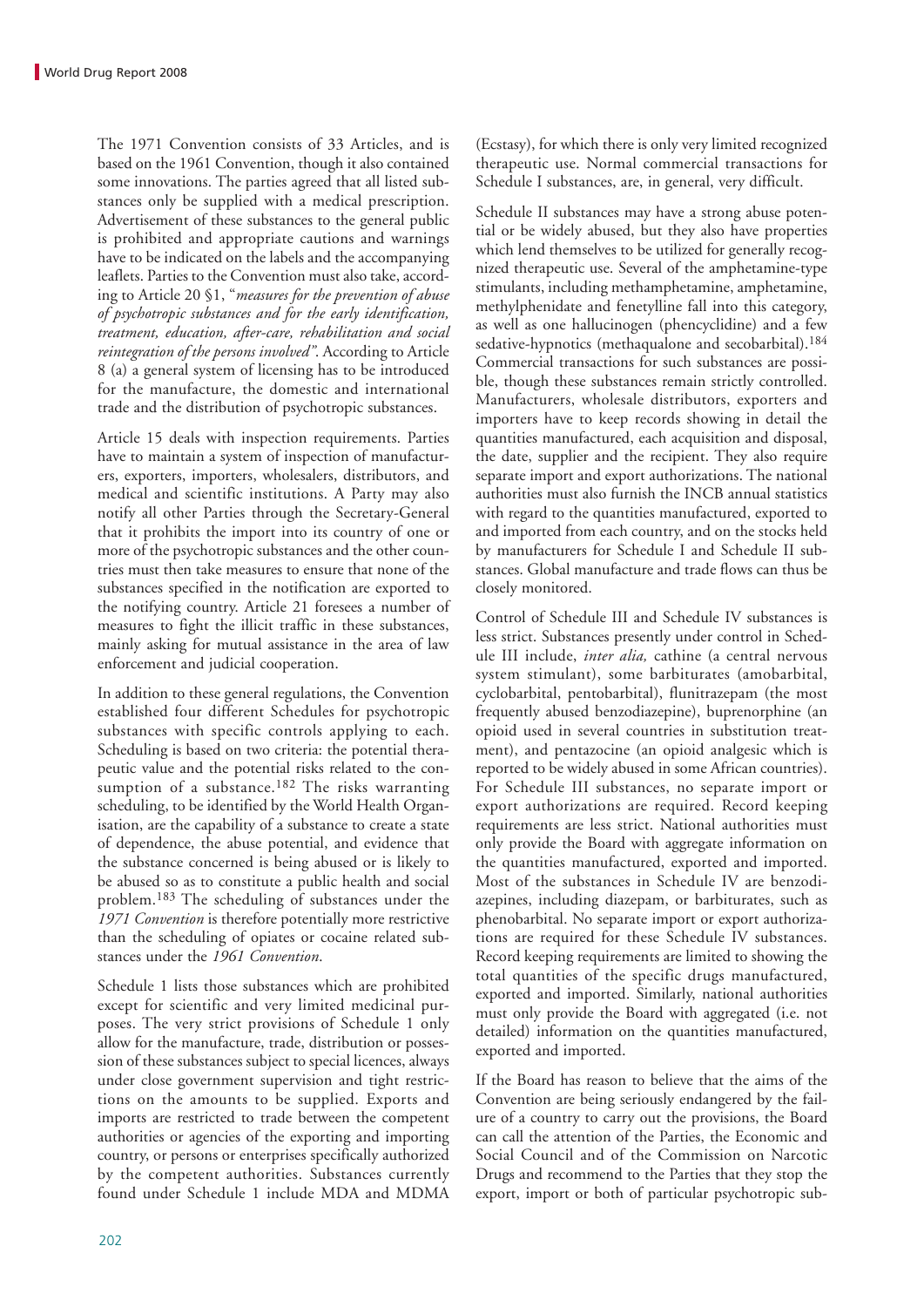stances from or to the country concerned.

Like the Single Convention, the 1971 Convention also defined the respective roles of the INCB and the Secretary General. While the Board is charged primarily with monitoring the licit manufacture and trade in psychotropic substances, the Secretary General (today, the UNODC) is primarily concerned with the illicit side. Governments must furnish information with regard to "*Significant developments in the abuse of and the illicit traffic in psychotropic substances"…*(Article 16, §1 (b)), notably "*in respect of any case of illicit traffic in psychotropic substances or seizure from such illicit traffic which they consider important because of (a) new trends disclosed, (b) the quantities involved, (c) the light thrown on the sources from which the substances are obtained; or (d) the methods employed by the illicit traffickers"*( Article 16, §3).185

# 2.4.5 The 1981 International Drug Abuse Control Strategy and the 1984 **Declaration**

Despite the efforts made over the previous decades, sharp increases in drug abuse were again noted toward the end of the 1970s in many countries. Initial progress made in curbing the global heroin problem had stalled as the void created by the strengthening of controls in Turkey in the early 1970s was soon filled by rising opium production in Mexico and in the Golden Triangle.186 There was also an increase in opium production and diversion from Iran. This ceased following the Islamic Revolution. After 1979, there was a slow shift of opium production to neighboring Pakistan and eventually to Afghanistan. Cannabis production and consumption increased worldwide, with production increasing in Latin America and consumption in North America and, to a lesser extent, in Europe. Many states in the USA softened controls on cannabis use in the 1970s after the appearance of 1973 report by the *Commission on Marihuana and Drug Abuse* (NCMDA) that concluded that the possession of small amounts of marijuana should be decriminalized.187 In parallel, illegal cocaine production from the Andean region increased dramatically from the early 1970s and cocaine started to emerge as a serious problem in North America beginning in the 1980s.

During this period, the Commission on Narcotic Drugs studied the possibilities of launching a comprehensive strategy to reduce international drug abuse. In 1981, an *International Drug Abuse Control Strategy*188, containing a basic five-year Programme of Action (1982-1986), was formulated. The Strategy called for international cooperation to combat drug abuse and trafficking with the following objectives:

• improvement of the drug control system,

- maintenance of a balance between legitimate drug supply and demand,
- eradication of illicit drug supply
- reduction of illicit traffic
- reduction of illicit demand and prevention of drug abuse, and
- treatment, rehabilitation and social reintegration of drug abusers.

The Strategy also called for various organizations and agencies operating within the United Nations system to provide increased support to assist Governments in activities such crop-substitution, drug law enforcement and preventive drug education programmes.

The status of the implementation of the Drug Abuse Control Strategy was reviewed each year through reports of the Economic and Social Council (ECOSOC) to the General Assembly on the production, manufacture, shipping and distribution of drugs. Though these reports suggested that the world community was strengthening the efforts in the on-going battle against illegal drug production, trafficking and abuse, the same reports also suggested that there was, in fact, an ongoing deterioration of the situation, notably due to rapid increase in the level of sophistication of the global networks of illegal drug traffickers.

In December 1984, the General Assembly adopted a '*Declaration on the Control of Drug Trafficking and Drug Abuse,*189 which effectively enabled states to highlight the links between the illicit drug markets and economic and social development. The Assembly declared that the "*illegal production of, illicit demand for, abuse of and illicit trafficking in drugs impede economic and social progress, constitute a grave threat to the security and development of many countries and people and should be combated by all moral, legal and institutional means, at the national, regional and international levels*". Its eradication, the Assembly resolved, was the collective responsibility of all States. The Declaration then went on to state that States Members should, "*undertake to intensify efforts and to co-ordinate strategies aimed at the control and eradication of the complex problem of drug trafficking and drug abuse through programmes including economic social and cultural alternatives*".

# 2.4.6 The 1987 Declaration and the Comprehensive Multidisciplinary Outline for Future Activities

The global situation with regard to drug production, trafficking and abuse did not improve in the 1980s. Illicit opium production in Myanmar continued at high levels and Afghanistan started to emerge as a key illicit opium producing country. Illegal coca leaf production and resulting cocaine manufacture in the Andean region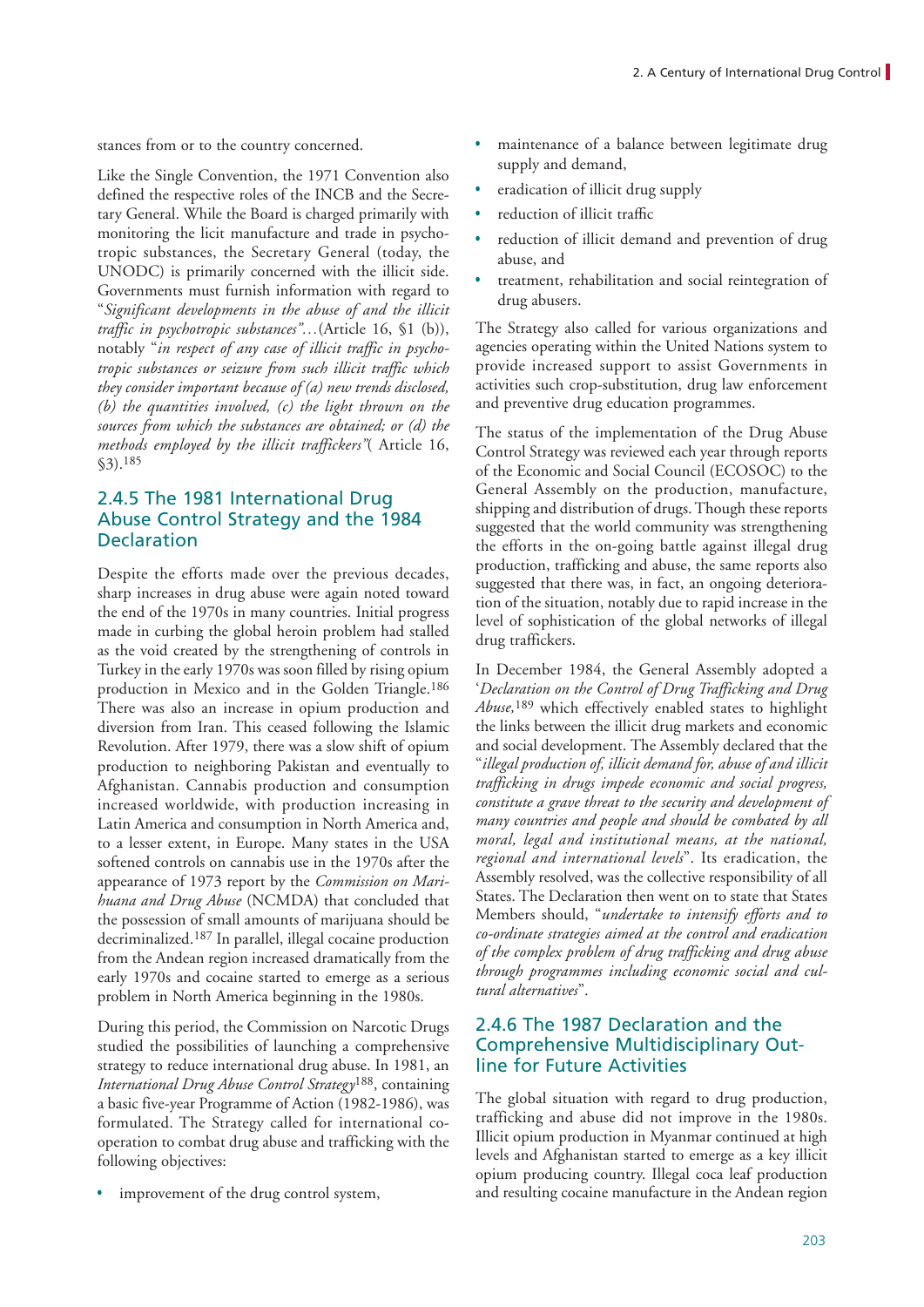was growing dramatically. Cannabis production and consumption remained high, although there was significant eradication with longstanding consequences in several countries of Latin America. The situation was summarized as follows: "*The upsurge of drug addiction since the 1960s represents a previously unknown phenomenon, at least as far as its dimensions are concerned. Addiction has spread over the entire planet, sparing almost no nation, no social class and no age, regardless of sex and race. The damage caused to the physical psychological and social health of individuals and of communities has made drug addiction a public hazard on the world scale. Addiction has become a matter of serious concern to many Governments, for its affects public and social health and economic resources… "*190

Against this background, a renewed effort to address the drug problem at the global level was undertaken in 1987, as the Secretary-General called for an international conference to deal, for the first time at the ministerial level, with drug abuse and illicit trafficking.191 The political declaration adopted at the 1987 Conference reaffirmed the political will to take vigorous action against drug abuse and trafficking and to set benchmarks for progress towards the long-term goal of a society free from drugs. The declaration also reconfirmed the collective responsibility of Governments to provide appropriate resources for the elimination of illicit production, trafficking and drug abuse. *"In evolving effective action against drug abuse, illicit production and trafficking, we emphasize the need for the international community to adopt measures to treat all aspects and causes of the problem".*192

Another outcome of the conference was the adoption of guidelines for dealing with the reduction of supply, trafficking and demand of illicit drugs, summarized under the title: *Comprehensive Multidisciplinary Outline for Future Activities* (CMO)*.* The CMO was divided into four chapters (prevention and reduction of the illicit demand, control of supply, suppression of illicit trafficking, treatment and rehabilitation) and contained 35 targets defining problems with subsequent suggested courses of action.

The CMO gained greater importance after being mentioned in the Convention against Illicit Traffic in Narcotic Drugs and Psychotropic Substances of 1988, which stipulates that, "*The Parties shall adopt appropriate measures aimed at eliminating or reducing illicit demand for narcotic drugs and psychotropic substances…These measures may be based, inter alia, … on the Comprehensive Multidisciplinary Outline adopted by the International Conference on Drug Abuse and Illicit Traffic, held in 1987, as it pertains to… prevention, treatment and rehabilitation*". In addition, many of the recommendations made with regard to the suppression of illicit trafficking and the control of supply are reflected in the 1988 Convention.193

One of the main achievements of the CMO was the introduction of the concept of a balanced approach in dealing with the drug problem.194 In Chapter I, the CMO discussed the supply control model versus the demand control model. The CMO concluded: "*For the purpose of dealing with the totality of the problems posed by drug abuse and illicit trafficking, both the supply of and the demand for drugs should be reduced and action should be taken to break the link between demand and supply, that is, the illicit traffic."*195

The CMO called for research to assess the extent of drug abuse. This would involve the establishment of information collection, analysis and dissemination activities at the national level, including the systematic collection of data from records of the police, registers of deaths, courts (including coroners' courts), hospital emergency rooms, drug treatment centres, prisons, mental hospitals, psychiatric clinics, correctional institutions, social security and welfare organizations, schools and universities, the armed forces, employers, trade unions, and community agencies.

The CMO recommended the implementation of an 'early warning' system which would help to identify trends in use, investigate the causes, and propose recommendations for dealing with the situation. It then promoted the development of 'national education programmes', including drug abuse prevention curricula in all educational institutions. In addition, the CMO addressed the dangers of drug abuse at the workplace, asking employers' and workers' organizations to develop joint action programmes with a view to discouraging drug abuse. It also highlighted the role of cultural and sport activities as alternatives to drug abuse and the importance of film and other media for discouraging rather than glamorizing the use of illicit drugs.

Chapter II advocated the reinforcement and extension of measures for controlling the supply of drugs. This included the identification and mapping of areas under illicit cultivation, as well as undertaking studies to determine how the livelihood of rural populations would be affected by the discontinuance of illicit cultivation. The CMO promoted transitional economic and financial assistance to assist farmers and encouraged the United Nations system to seek funds for integrated rural development projects in support of the eradication of illicit plantings and crop substitution programmes. However, it also made it clear that such assistance had to be contingent on the commitment of recipients to abandoning illicit cultivation, though the ban could be imposed in stages. Another key area for action was seen in the control of precursor chemicals. Chapter III dealt with the suppression of illicit trafficking in precursors, promoting the use of controlled deliveries, profiling, facilitation of extraditions, and measures against money laundering.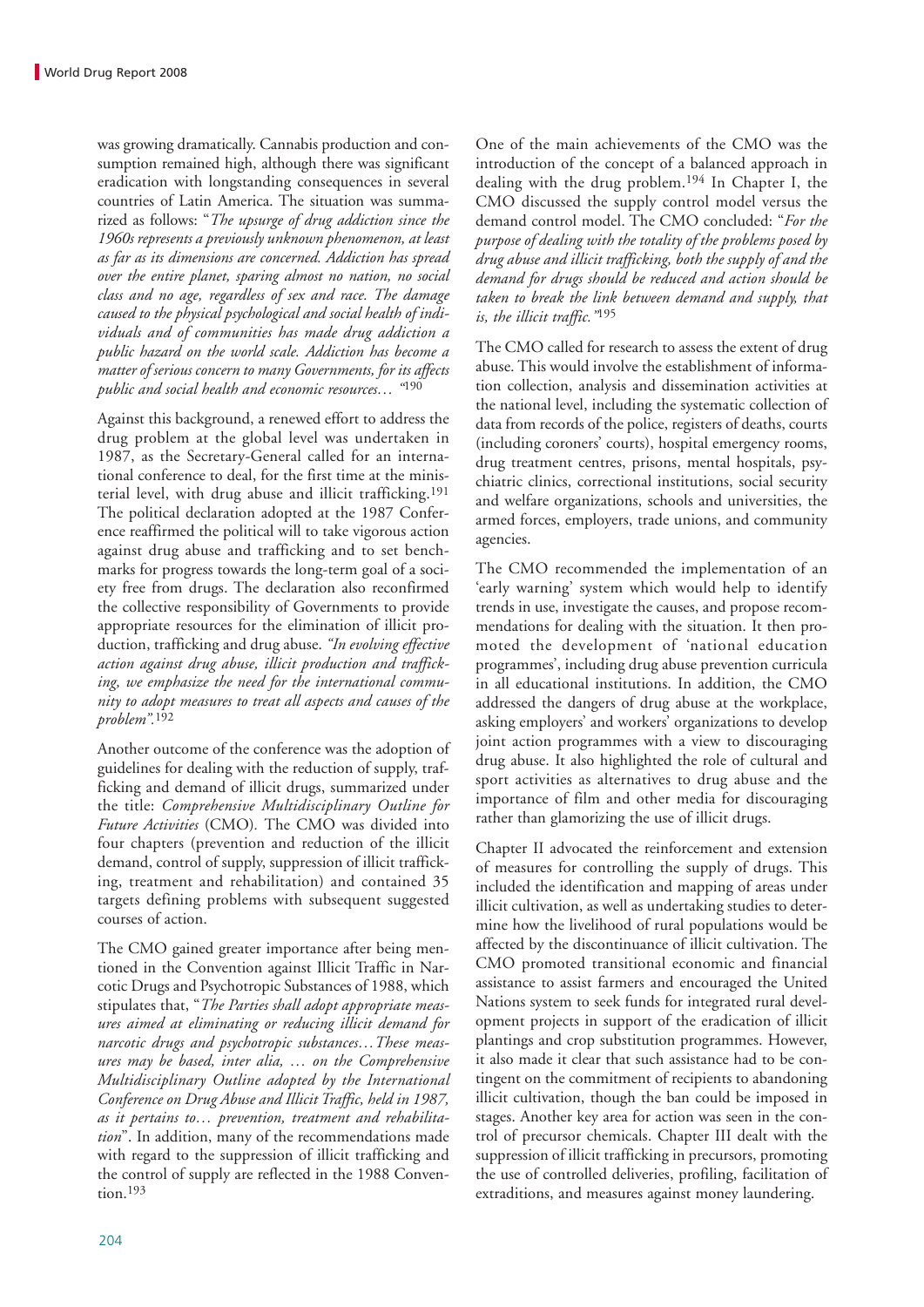

**Fig. 23: Reported licit opium production, 1934-2006** 

Sources: INCB, *2007 Narcotic Drugs,* New York 2008 and official data published by the League of Nations, the Permanent Central Opium Board and the International Narcotics Control Board, compiled in Francois Xavier Dudouet, PhD Dissertation "*Le contrôle international des drogues, 1921-1999*", Université Paris X Nanterre, 2002.

Chapter IV discussed in detail the problems related to treatment and rehabilitation, stressing again the importance of evaluations to improve the effectiveness of treatment outcome. The CMO saw drug addiction as a chronic recurring disorder which responds to treatment. It argued, however, that several treatment episodes may be necessary before long-term abstinence is realized. The CMO stressed the importance of seeking out drug addicts in their customary environment with a view to guiding them towards treatment and that treatment centres should carry out 'individualized' treatment programmes. In terms of diseases transmitted through drug using habits, such as HIV/AIDS and hepatitis, the CMO recommended, notably where such infections tend to become a health hazard to larger segments of society and where the drug-using habits cannot be stopped immediately, to invite experts to study possible prophylactic measures. Such measures, however, should not promote or facilitate drug abuse.

### 2.4.7 Convention against Illicit Traffic in Narcotic Drugs and Psychotropic Substances, 1988

By the late 1980s the international drug control system had been successful in restricting the licit production of opium and coca to the actual legal requirements. Some diversions from licit channels still occurred, but they had ceased to be a major problem at the global level. The

same applied to most Schedule I and Schedule II substances controlled under the *1971 Convention on Psychotropic Substances*. The situation was less positive for several of the Schedule III and Schedule IV substances. Their misuse was still widespread in many countries. Taken together, the controls on the licit side were generally working well and showing good results.

On the other hand, illicit production of opium/heroin and of coca/cocaine continued rising through the 1980s, as did trafficking and abuse in these substances. In addition, some psychotropic substances, notably the amphetamine-type stimulants, were starting to be manufactured in clandestine laboratories in North America, Europe and South-East Asia. The situation was steadily and rapidly deteriorating and drug abuse was described as reaching epidemic proportions in many parts of the world.196 All countries in the world seemed to be vulnerable to drug trafficking and abuse, regardless of geographical location, political orientation and stage of economic development.197

The problem was exacerbated by increasing levels of violence and sophistication among the transnational organized crime groups which were facilitating the transit and marketing of these drugs. The Medellin and Cali cartels, operating out of Colombia, controlled much of the cocaine trade from Colombia to the United States and other countries. They were not only trafficking ever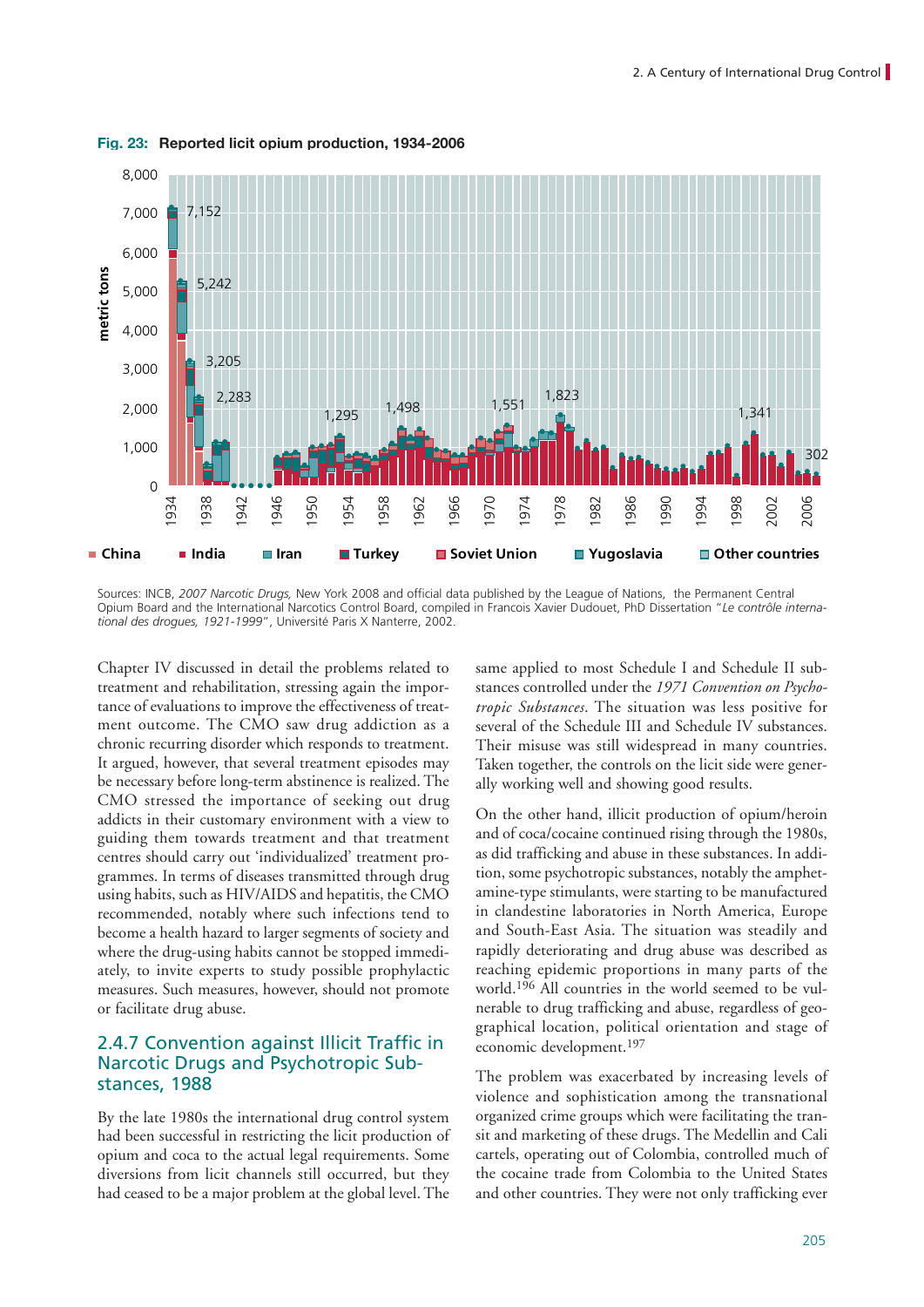larger amounts of cocaine to North America and Europe, but also started to become a serious threat to security and governance.198 They made use of the assets generated from the cocaine business to corrupt the local and national authorities and, when this did not prove to be successful, turned to large-scale violence to intimidate the political decision makers. This was made explicit by the minister of justice of Colombia, Guillermo Plazas Alcid, who, addressing the 1988 Conference in Vienna, stated that "*Illicit drug traffic menaced the health and well-being of individuals, spread corruption, abetted criminal conspiracy and subverted public order. It threatened the sovereignty and security of States and disrupted the economic, social and cultural structure of society*. 199

Against such a background the General Assembly requested that the Commission on Narcotic Drugs, "*initiate, as a matter of priority, the preparation of a draft convention against illicit traffic in narcotic drugs which considers the various aspects of the problem as a whole, in particular, those not envisaged in existing international instruments."*200 Thus, the United Nations Conference for the Adoption of a Convention against Illicit Traffic in Narcotic Drugs and Psychotropic Substances met in Vienna from 25 November to 20 December 1988. Delegations from 106 States participated in this conference. The Conference drew up and adopted a new *Convention against Illicit Traffic in Narcotic Drugs and Psychotropic Substances*. 201

The 1988 Convention, consisting of 34 Articles, entered into force just two years later, on 11 November 1990 and has proven to be a powerful instrument in the international struggle against drug trafficking. As of March 2008, 183 countries were parties to this Convention.202

Some of the obligations of this Convention are rather far-reaching, going beyond those contained in earlier Conventions. This raised fears that they could be misused by some countries for other political objectives. In order to dissipate such fears, Article 2 §2 makes it clear that, "*The Parties shall carry out their obligations under this Convention in a manner consistent with the principles of sovereign equality and territorial integrity of States and that of non-intervention in the domestic affairs of other States.*"

The Convention is clearly directed against drug traffickers.203 The 1961 Convention only obliged Parties to make trafficking activities 'punishable offences', but the 1988 Convention obliges Parties to make them a 'criminal offences'. Article 3, §2 also specifies that, "*the possession, purchase or cultivation of .. drugs… for personal consumption*" should be established as a criminal offence. This goes beyond the requirements of the previous conventions. This has been, and continues to be, a controversial stipulation for some countries. The Commentary

to the 1988 Convention reveals a number of legal interpretations of this Article and notes the legal loopholes that could be used by countries which oppose making the possession of drugs for personal use a criminal offence.204 In any case, Parties can - according to Article 4 (c) of the 1988 Convention - provide *"in cases of a minor nature… alternatives to conviction or punishment such as education, rehabilitation or social reintegration as well as … treatment and aftercare…"*

The 1988 Convention was unique in its focus on the prevention of money laundering. Much of the subsequent work done in this area by various players, including the Financial Action Task Force of the OECD, has been based on the 1988 Convention. In principle, money laundering would have already been a punishable offence under the 1961 Convention, referred to as "financial operations in connexion with the offences referred to in this article …" But, this obligation, hidden in the text of the 1961 Convention, had been largely 'forgotten' by most countries prior to the more explicit formulations contained in the 1988 Convention. In Article 3 §1 (b) drug related money laundering ("*conversion or transfer of property, knowing that such property is derived from an offence established in subparagraph (a)*) is established as a criminal offence and Article 3 §1 (a) (v) establishes that the financing of any of the drug trafficking related offences, when committed intentionally, must be a criminal offence. In targeting criminal proceeds, the convention also asked for the '*confiscation*' of proceeds derived from drug related offences.205 Moreover, courts have to be empowered to seize bank, financial or commercial records.206

A major achievement of the 1988 Convention was the establishment of precursor control at the international level. Trade in precursor chemicals for the manufacture of illegal drugs was, in theory, already a punishable offence under the 1961 Convention. It could have been subsumed as a 'preparatory act', for example, but very few countries had implemented precursor legislation prior to the 1988 Convention. The 1988 Convention establishes that the manufacture, transport or distribution of equipment used in the manufacture of illicit drugs as well as the manufacture, transport or distribution of precursor chemicals, knowing that they are used for the illicit manufacture of drugs, should be deemed criminal offences. In Article 12, the Convention went several steps further and set out an international precursor control regime that is monitored by the International Narcotics Control Board. Substances frequently used in the illicit manufacture of narcotic drugs or psychotropic substances were identified and listed in two Tables, with a stricter controls foreseen for Table I substances. The general obligation of Parties with regard to precursor control is laid down in Article 12, §8. It stipulates that Parties have to "*take the measures they deem appropriate to monitor the manufacture and distribution of substances*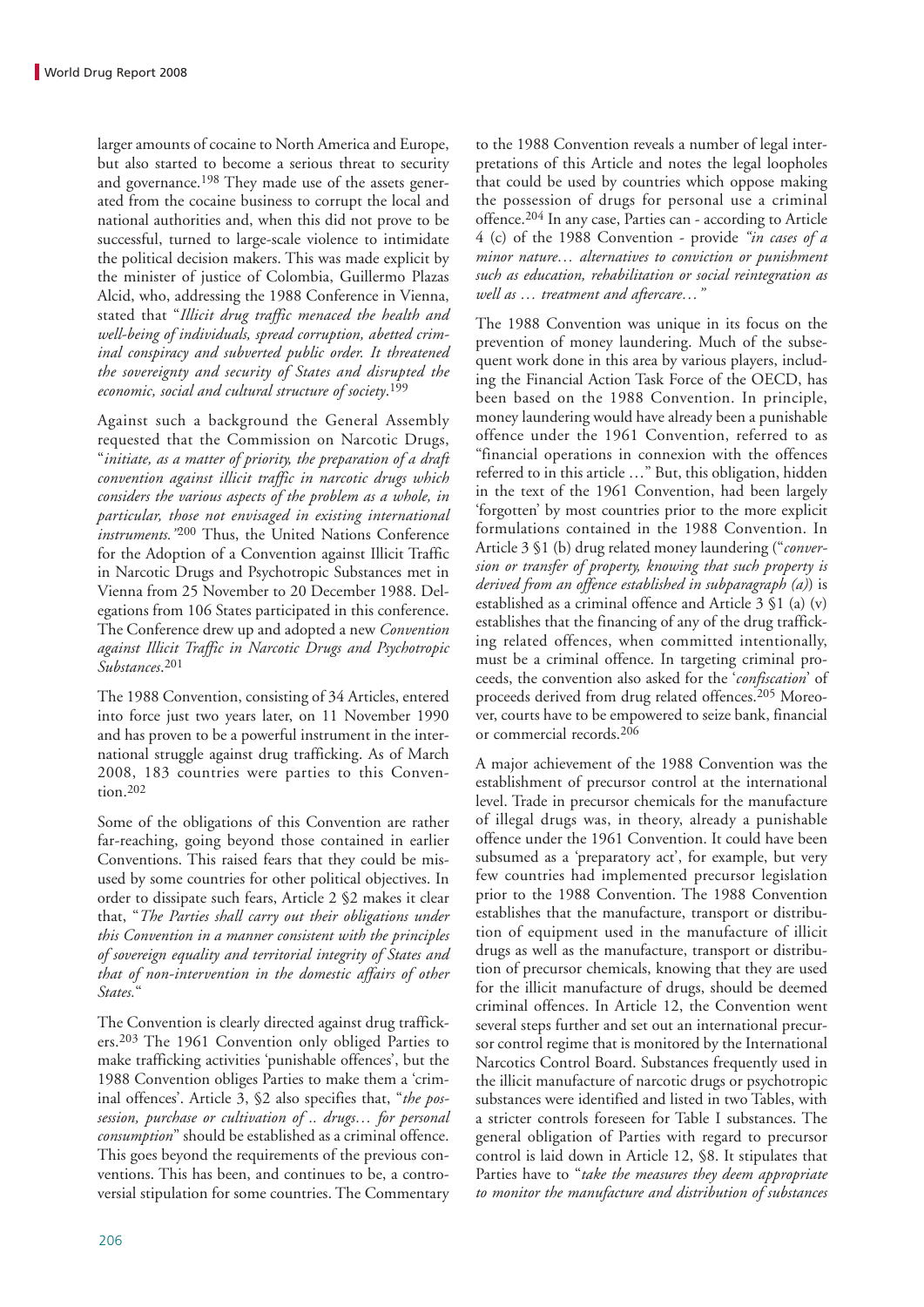### *in Table I and Table II which are carried out within their territory."*

The scope of criminal offences for which extradition can be sought was enlarged in the 1988 Convention. Acts such as money laundering, or the manufacture, transport, distribution of equipment and of substances listed in Table I and II (precursor chemicals) became extraditable offences.207 Otherwise, the extradition rules (Article 6) do not deviate substantially from what was already laid down in the previous drug conventions. They are largely based on the concept of incorporating drug related offences into extradition treaties between States (Article 6 §2).

Though the 1988 Convention tends to promote the concept of extradition it also provides for some escape clauses, notably if the authorities in a country believe that compliance would facilitate the punishment of a person "*on account of his race, religion, nationality or political opinions..*" It also makes extraditions "...*subject to the conditions provided for by the law of the requested Party...*" In fact, a number of national legal traditions do not allow for the extradition of nationals to foreign countries, partly based on constitutional principles.208 In such a case, Article 4 §2 stipulates that the Party which refuses to extradite a person to another country on the ground that the offence has been committed by one of its nationals must then "*take such measure as may be necessary to establish its jurisdiction over the offences."* In general, the national laws of many countries have, however, become more favourable towards extraditions over the last two decades.

Another innovation in the 1988 Convention is the endorsement of 'controlled deliveries', defined as "*the technique of allowing illicit or suspect consignments of narcotic drugs, psychotropic substances in Table I and Table II… to pass out of through or into the territory of one or more countries with the knowledge and under the supervision of the competent authorities*...*with a view to identifying the persons involved"* in drug trafficking offences and *"taking legal action against them."* The most obvious attraction of this law enforcement strategy is that is facilitates the identification, arrest and prosecution of the principals, organizers and financiers in the criminal venture in question instead of merely arresting those involved at the lower level in the hierarchy. Such action can significantly contribute towards the general goal of disrupting and dismantling drug trafficking organizations.209

Though the 1988 Convention was geared towards reducing illicit traffic in drugs, it also obliges Parties to prevent or reduce the supply of drugs, requiring each Party has to, "*take appropriate measures to prevent illicit cultivation of and to eradicate plants containing narcotic or psychotropic substances, such as opium poppy, coca bush and* 

#### *cannabis plants, cultivated illicitly in its territory."*

The subsequent sentence in Article 14 §2 created some confusion: "*The measures adopted shall respect fundamental human rights and take due account of traditional licit uses, where there is historic evidence of such use, as well as the protection of the environment."* The reference to 'traditional licit uses' was interpreted by some countries in the Andean region (Bolivia and Peru) as an acknowledgement by the international community that such 'traditional licit uses' still existed and that 'due account' for such 'traditional licit uses' would have to be taken, including for sufficient production to satisfy these 'traditional licit uses' (coca chewing, 'mate de coca' tea). In contrast, the 1961 Convention had already outlawed the habit of coca leaf chewing, opium smoking, the quasimedical use of opium and the non-medical use of cannabis, and the production of drug crops for such purposes. Countries could ask for transitional reservations under the 1961 Convention to enable people registered by 1964 to continue with their habits. The maximum transitional period granted by the 1961 Convention ended for opium in 1979 and for cannabis and the coca-leaf on 12 December 1989.210 Under Article 14 §1 of the 1988 Convention, however, it is made explicit that *"Any measures taken pursuant to this Convention by Parties shall not be less stringent than the provisions applicable to the eradication of illicit cultivation of plants containing narcotic and psychotropic substances … under the provision of the 1961 Convention…".*211 Thus, the INCB has pointed out the existing international drug conventions, including the 1988 Convention against Illicit Traffic in Narcotic Drugs and Psychotropic Substances, do not provide for licit production for 'traditional licit use'.212

In Article 14 §3 addresses the concept of alternative development. "….*Such co-operation may, inter alia, include support, when appropriate for integrated rural development leading to economically viable alternatives to illicit cultivation. Factors such as access to markets, the availability of resources and prevailing socio-economic conditions should be taken into account…"* Paragraph 3 does not directly create an obligation on parties, but it draws attention to the need, in some countries, for alternative development programmes that are designed, in effect, to rebuild a local economy hitherto partly or entirely based on illicit cultivation.213

On the demand side, parties to the 1988 Convention also must adopt "*appropriate measures aimed at eliminating or reducing illicit demand for narcotic drugs and psychotropic substances…."*214 This required Parties to adopt appropriate measures to eliminate illicit demand for narcotic drugs and psychotropic substances, "with a view to removing the financial incentives for illicit traffic."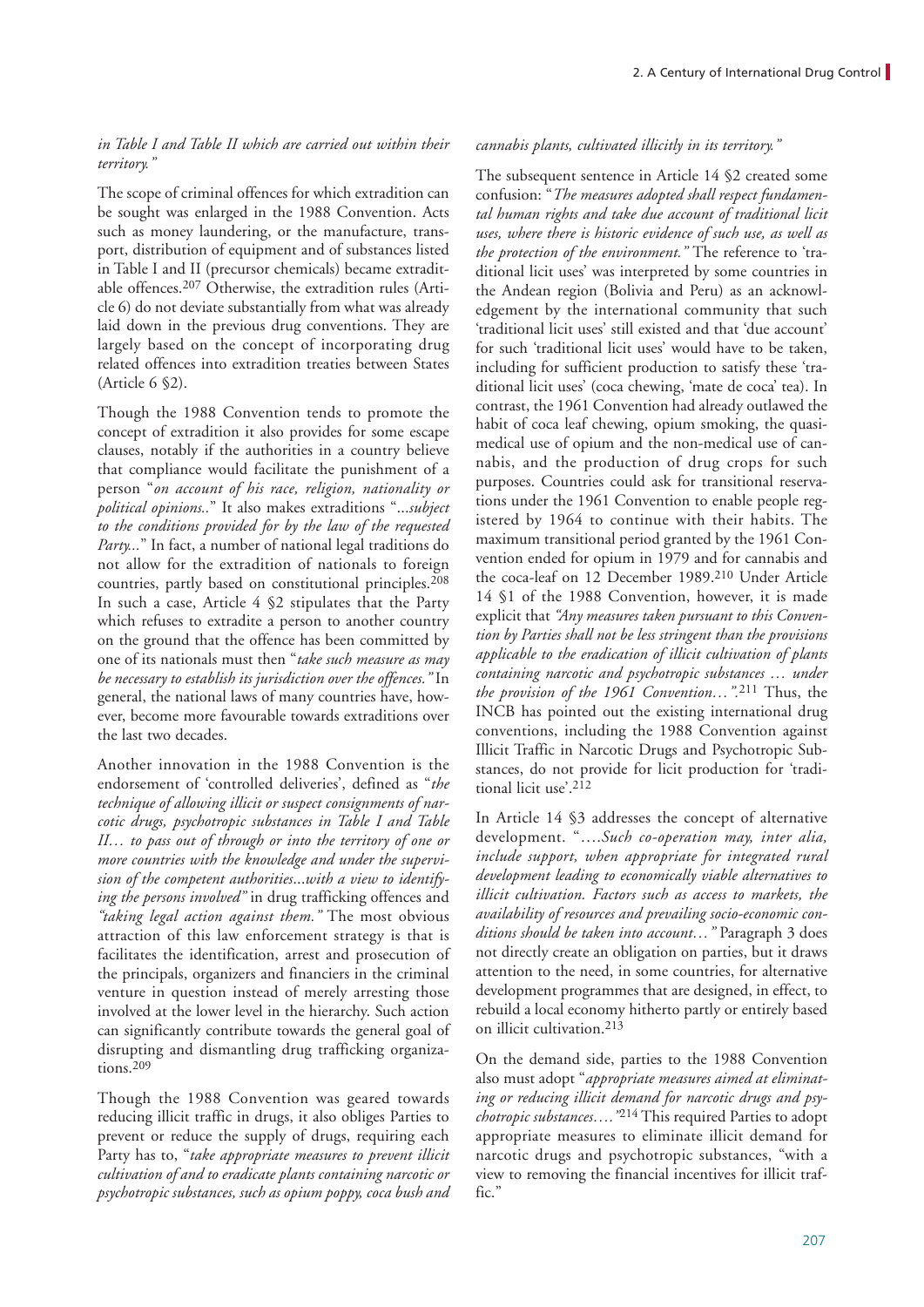# 2.4.8 Special Session of the General Assembly June 1998

In the first half of the 1990s, the measures taken in compliance with the 1988 Convention proved to be successful in dismantling some of the world's largest criminal networks, such as the Medellin and the Cali cartels operating out of Colombia. Extraditions for drug related offences became more common. Progress was also made against drug related money laundering. For example, the Financial Action Task Force (FATF), founded in 1989 under the auspices of the OECD, developed an initiative to combat the misuse of financial systems by persons laundering drug money. This resulted in 40 recommendations, drawn up in 1990, which were regularly updated and increasingly developed into global standards, assisting participating states to reduce the vulnerability of their financial systems.215 The first positive results were also made in the area of precursor control. Controlled deliveries gained in importance. In fact, most of the provisions of the 1988 Convention were implemented by a growing number of countries.

The dismantling of some of the large drug networks was important to reduce their capabilities to infiltrate and corrupt whole political systems, but the end of these large groups did not stop drug trafficking. A large number of smaller drug trafficking groups took their place. The downward trend in drug abuse, seen in the second half of the 1980s, did not continue in the USA after 1991/92. Europe was faced with major increases in drug abuse, from cannabis to various ATS, cocaine and heroin. The end of communism also precipitated growing levels of drug consumption, notably among youth, in the transition countries of Central and Eastern Europe. Drug abuse also emerged increasingly as a serious social problem in many developing countries, notably in countries along the main transit routes. ATS, notably methamphetamine, emerged as an ever more serious problem in many countries of East and South-East Asia. Countries in Latin America, which were primarily producer and transit countries, started to become increasingly affected by cocaine abuse. Countries in Africa suffered from ever larger cannabis production and consumption and ongoing diversions of pharmaceutical drugs into parallel markets.

Against this background, a new initiative was taken by the international community to address the world drug problem. Following preparations for more than two years, a special Session of the United Nations General Assembly (UNGASS) took place from 8-10 June 1998. It was devoted to reflecting on the effectiveness of the international drug control system and to come up with new ideas on how best to counter the world drug problem. In his opening statement, UN Secretary-General Kofi Annan made reference to the drastic proliferation of drugs over the previous 30 years and expressed his

hope that "*when historians study the work of humankind in the field of drug control, they will write about the next few days as the point where this trend was reversed."*216

The UNGASS adopted, unanimously, a '*Political Declaration*' and linked to it the '*Guiding Principles on Demand Reduction*' as well as a number of measures to enhance international cooperation to counter the world drug problem, notably sections devoted to the:

- 'Action plan against manufacture, trafficking and *abuse of ATS and their precursors'*
- '*Control of precursors'*;
- '*Measures to promote judicial cooperation'*
- *'Countering money laundering';*
- '*Action plan on international cooperation on the eradication of illicit drug crops and on alternative development'*.

The Political Declaration adopted by the United Nations General Assembly consists of a preamble and 20 paragraphs.217 In the first operative paragraph, the States Members of the United Nations reaffirm the "*unwavering determination and commitment to overcoming the world drug problem through domestic and international strategies to reduce both the illicit supply of and the demand for drugs."* The obligation of countries to follow a balanced approach was thus reconfirmed.

In the second paragraph, States Members, "*Recognize that action against the world drug problem is a common and shared responsibility requiring an integrated and balanced approach in full conformity with the purposes and principles of the Charter of the United Nations and international law, and particularly with full respect for the sovereignty and territorial integrity of States, non-intervention in the internal affair of States and all human rights and fundamental freedoms...*" Four items are important here:

- the concept of "*shared responsibility*" (previously referred to as 'collective responsibility' in the 1984 Declaration on the Control of Drug Trafficking and Drug Abuse),
- the "*balanced approach*" ( the term as such was used here for the first time in a legal international document, though the concept had been known and accepted at the international level, at least, since the 1987 Multidisciplinary Comprehensive Outline),
- the respect of '*sovereignty, territorial integrity*' and thus the 'non-intervention into internal affairs' (all of these were also mentioned in previous treaties) and,
- for the first time, the linking of drug control to the '*Charter of the United Nations,* '*human rights*', and *fundamental freedoms*.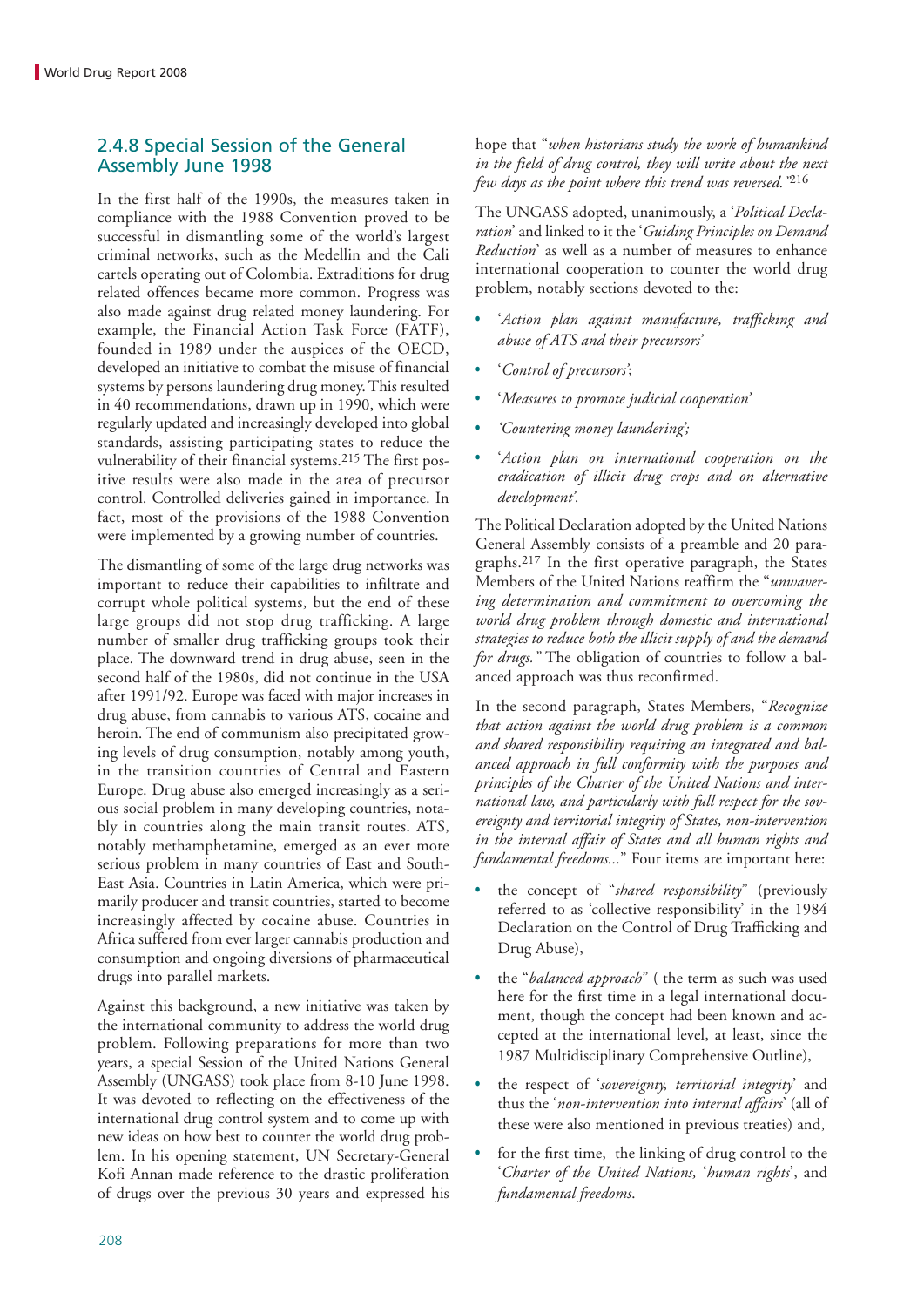The declaration is comprehensive, reflecting States Members' desire to view the illicit drug problem in as wide a context as possible. The 1998 Political Declaration was the first legal document linking drug production/trafficking and terrorism. In §10, concern is expressed about the links between illicit drug production, trafficking and terrorist groups, and cooperation is pledged in response to these threats. In §11 a link is made between illicit drug production and illicit trafficking in drugs and arms and states are called to increase cooperation in stemming illegal arms trafficking.

Following these rather general calls for cooperation, §13-§19 represent the core of the Political Declaration. Reference is made to the various Action Plans detailed in the document (regarding ATS, precursors, money laundering, judicial cooperation, demand reduction and elimination of narcotic crops). The year 2003 is set as the target date for the introduction of the measures foreseen and the year 2008 as the target date by which significant and measurable results should be achieved in the field of demand reduction and the reduction in the illicit cultivation of coca bush, cannabis, and opium poppy, as well as the illicit manufacture, marketing and trafficking of psychotropic substances, including synthetic drugs, and the diversion of precursors.

States are requested to take into account the outcome of that session when formulating national strategies and programmes and are called to "*report biennially to the Commission on Narcotic Drugs on their efforts to meet the above-mentioned goals and targets for the year 2003 and 2008, and request the Commission to analyse these reports in order to enhance the cooperative effort to combat the world drug problem."* To assist with international monitoring of these efforts, the Biennial Reports Questionnaire (BRQ) was developed, regularly 'reminding' States Members of their obligations and providing a framework for donors to invest in target areas identified in the Political Declaration and the accompanying Action Plans.

In contrast to the international drug conventions, there are no procedures foreseen in the Political Declaration to have an independent evaluation of the implementation of the Political Declaration and the accompanying Action Plans – §20 only declares that the CND should analyse the reports obtained from States Members and use this information to enhance the cooperative efforts to fight the drug problem. While the drug conventions foresee that in case of non-compliance by an individual state the INCB could impose international sanctions, no formal sanction mechanisms are foreseen for non-compliance with the Political Declaration and the accompanying Action Plans.

Under the Convention, States Members have provided self-evaluations on the degree of progress made in their

BRQ returns. Analysis of these responses suggests that the overall implementation of the Political Declaration, the Action Plans and the proposed measures improved from 51% over the 1998-2000 period to 60% over the 2006-07 period. But this is a 'process evaluation', a report on the efforts made. No provision was made for an 'outcome evaluation', or an analysis of the extent to which efforts have had real impact, due to the fact that, for the majority of countries, baseline data on the demand and the supply side were not available in 1998.

The Political Declaration proved to be a valuable tool as it encouraged a number of countries to renew their efforts in the area of drug control and strengthen international cooperation. Major successes were made in reducing the area under coca cultivation, for instance, in Peru and Bolivia in the 1990s, and in Colombia after 2000. Morocco reduced its cannabis resin production significantly over the 2003-2005 period. Major successes were also achieved in South-East Asia, notably by Myanmar and the Lao PDR, in reducing opium production, following the achievements made by Thailand over the previous three decades. These successes were, however, overshadowed by the rapid expansion of opium production in Afghanistan.

Demand data, where available, suggest that drug use stabilized or fell in the United States and that the strong upward trend reported in Europe in the 1990s gave way to signs of stabilization (except for cocaine) in recent years. Demand for drugs in a large number of developing countries, however, appears to have continued rising.

One of the main achievements of the UNGASS process in 1998 was the elaboration of a *'Declaration on the Guiding Principles of Drug Demand Reduction.*<sup>218</sup> Demand reduction at the international level was, until then, governed by rather brief treatment in the international drug conventions. Some international guidance existed in the recommendations of the 1987 Comprehensive Multidisciplinary Outline (CMO). The 1988 Convention suggested that countries refer to the CMO in developing their demand reduction measures, but it did not make their use compulsory. In contrast, the 'Declaration on the Guiding Principles of Drug Demand Reduction' provides States with detailed principles of how to design their national strategies with regard to demand reduction.

The main innovation of the Guiding Principles was that demand reduction policies should not only aim at preventing the use of drugs, but also at "reducing the adverse consequences of drug abuse," bringing to the fore a longstanding debate concerning "harm reduction". The United States, the Russian Federation, Japan, China, and several developing countries are in favour of tradi-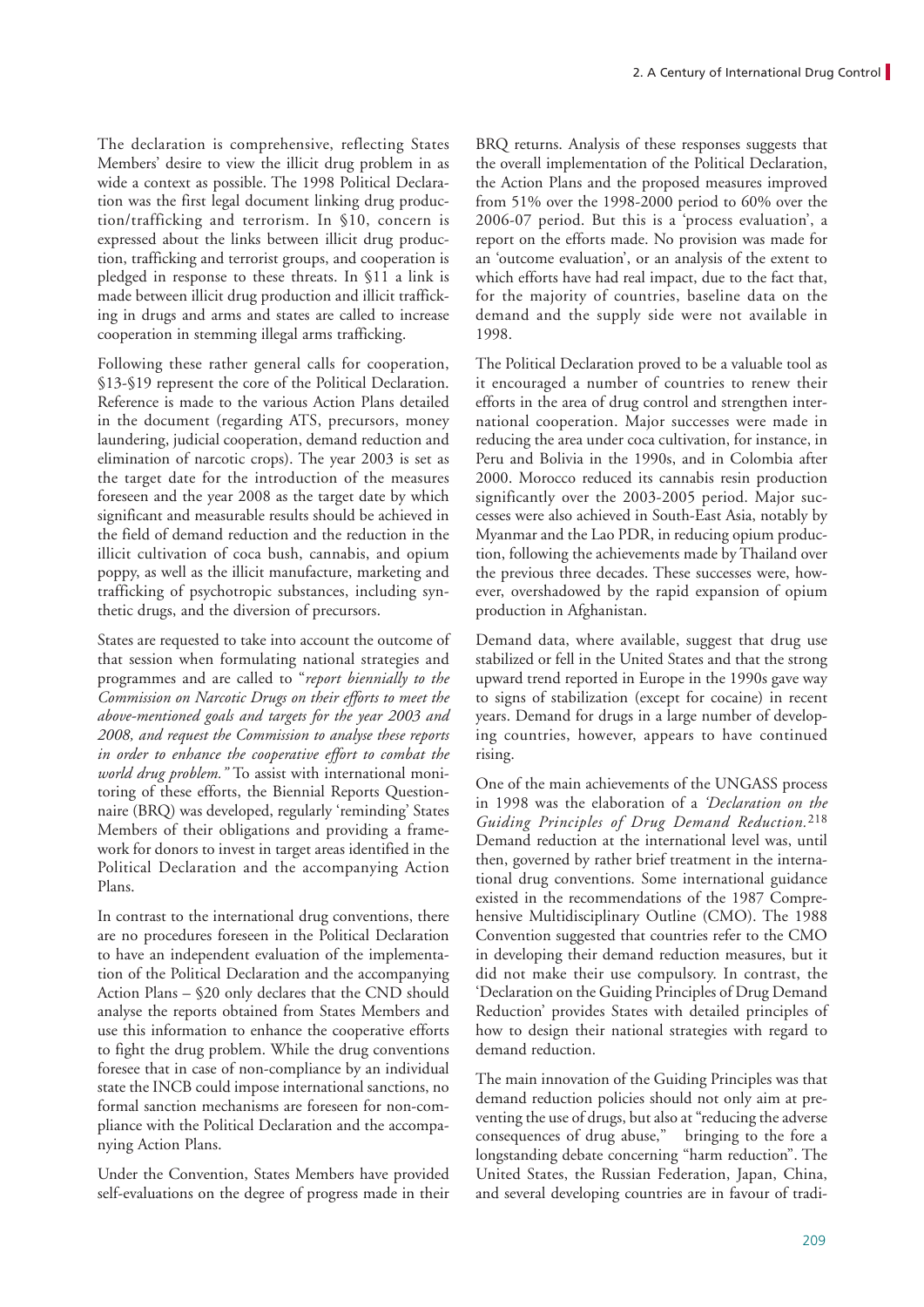tional demand reduction efforts (prevention and treatment) in order to reduce or keep drug use levels low. Most European countries, Australia, and Canada have long advocated that these efforts be supplemented with harm reduction programmes, such as needle exchange, often in the context of keeping drug use-related HIV/ AIDS rates low.

The 1998 Declaration on the Guiding Principles makes it clear that both elements, the 'prevention of drug use' and the 'reduction of adverse consequences' should be present in demand reduction policiesk. The International Narcotics Control Board (INCB) had already acknowledged in 1993 that harm reduction had a role to play in a tertiary prevention strategy; however the Board pointed out that such harm reduction programmes should not be carried out at the expense of, or be considered substitutes for, activities designed to reduce the demand for illicit drugs, and that they should not promote and/or facilitate drug abuse.219

Self-evaluations by States Members suggest that the Guidelines on Demand Reduction influenced the measures taken at national level. The Biennial Reports Questionnaire returns suggest an improvement in the overall implementation rate from, on average, 23% over the 1998-2000 period to 29% over the 2006-07 period (average of the composite indices for 'prevention', 'treatment' and 'reducing negative consequences'). This improvement is off a very low global base, however, since demand reduction is, for many countries, a new concept, in contrast to the extensive work done on the supply side.

In selected geographical regions, implementation rates were found to have been significantly higher. High rates for implementation of the proposed prevention measures were found in North America (81% in 2006/07) and in Oceania (70%). Low rates were found in Sub-Saharan Africa (25%). Similarly, in terms of treatment and rehabilitation, high implementation rates were reported from Oceania (69%) and North America (59%), while in Sub-Saharan Africa the implementation rate amounted to just 10%. In the case of measures aimed at reducing the negative consequences of drug use, the highest implementation rates were found in Oceania (76%), followed by West and Central Europe (50%) and North America (50%).

There were also significant differences in the implementation rates for specific activities. Provision of information and education as part of prevention programmes was shown to have risen from 34% in 1998-2000 to 42% in 2006/07 at the global level. The availability of prevention programmes in schools rose to 90%. In the area of reducing the negative consequences of drug use, measures such as needle exchange programmes rose from 39% to 52%.220

States Members at the General Assembly Special Session elaborated several *Action Plans* which were designed to refocus international attention and provide concrete steps to improving the work of the international community work in priority areas.

The preamble of the *Action Plan on International Cooperation on the Eradication of Illicit Drug Crops and on Alternative Development*221 refers to a number of principles to be taken into account in the fight against drugs ('shared responsibility', 'integrated balanced approach', 'full respect of sovereignty', 'territorial integrity', 'nonintervention in internal affairs', 'human rights', 'fundamental freedoms', 'sustainable human development') and defines '*alternative development*' as a process "*to prevent and eliminate the illicit cultivation of plants containing narcotic drugs .. through specifically designed rural development measures in the context of … sustainable development efforts … recognizing the particular sociocultural characteristics of the target communities and groups…".* 

The self-evaluations by States Members suggested that there were some improvements in the areas covered by this Action Plan. Over the 1998-2000 period, 30% of the countries had a National Plan (including alternative development) to reduce or eliminate the cultivation of illicit crops; this proportion rose to 42% in 2006/07. For National Plans including eradication and other law enforcement measures, the corresponding increase was from 37% to 46%. In terms of international cooperation for alternative development, the rates were lower and the improvement was only very moderate. The proportion of States reporting international cooperation in the area of alternative development and eradication programs increased from 17% to 21%. Monitoring and evaluation of alternative development and eradication programmes improved from 16% to 22%.<sup>222</sup> The average of the reported measures to implement the Action Plan (national plans, international cooperation, monitoring) shows an overall improvement in the implementation rate from 22% (1998-2000) to 29% in 2006-07. This level of implementation remains, however, less impressive than in several other areas, reflecting the fact that alternative development requires substantial financial resources.

Given the massive increase of ATS manufacture, trafficking and abuse in the 1990s, a special Action Plan was drawn up. This *Action Plan against Illicit Manufacture, Trafficking and Abuse of ATS and their Precursors* 223 consists of five chapters. The first two chapters deal with demand-related issues, the third with information (affecting both the demand and the supply side) and the

For more detail see United Nations Office on Drugs and Crime, "Reducing the adverse health and social consequences of drug abuse: A comprehensive approach", Discussion paper, Vienna 1998l.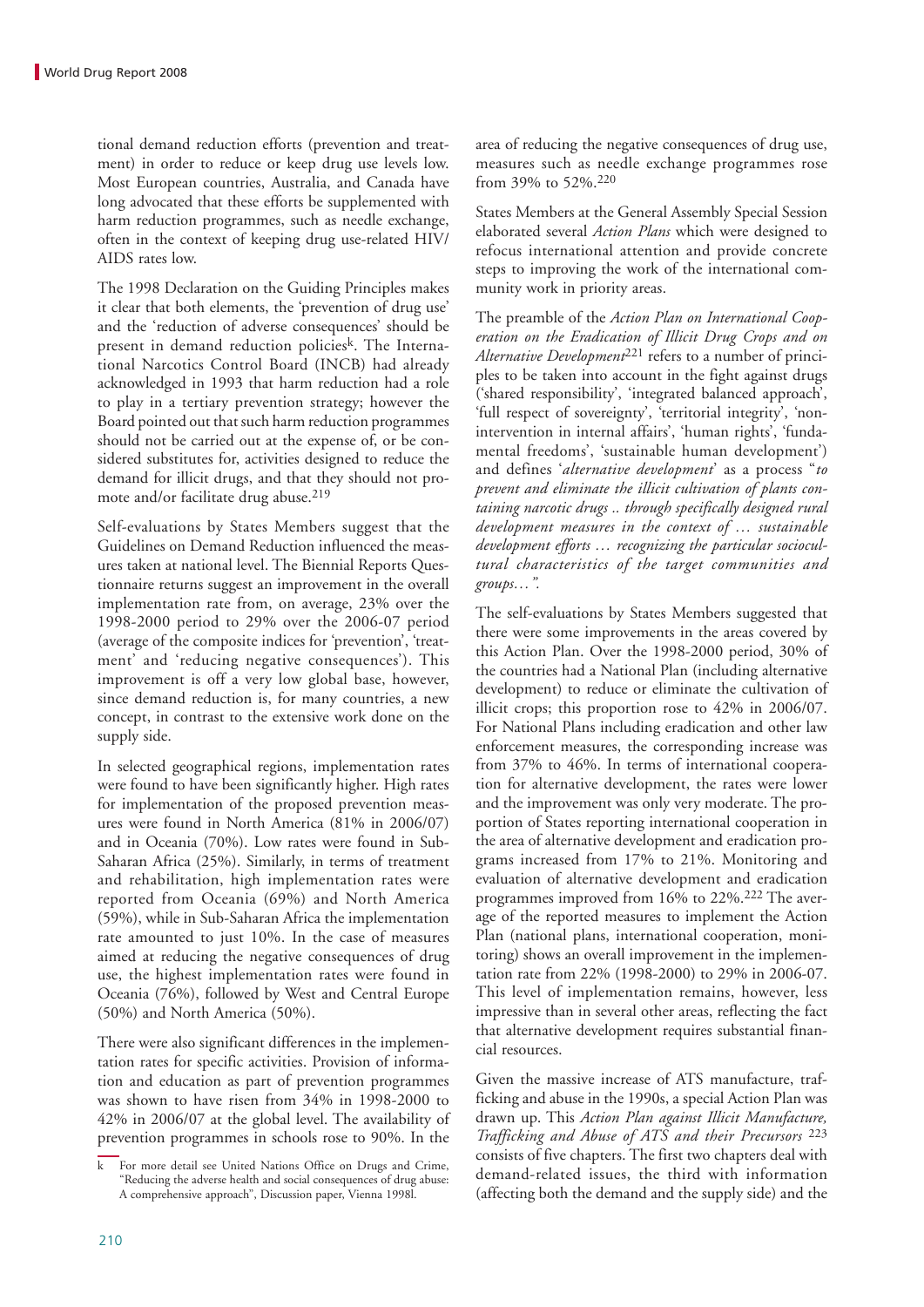last two chapters with supply related issues. The chapters dealing with the supply-side contained a number over concrete obligations. The chapters dealing with the demand side, in contrast, were kept rather general.

Self-evaluations by States Members suggest that there was a growing adherence to the measures proposed in the Action Plan. The composite index developed on the basis of replies to the Biennial Reports Questionnaire (BRQ), showed an overall improvement in the implementation rate from 44% over the 1998-2000 period to 55% over the 2006-07 period. The composite index was based on a number of sub-indices which all showed improvements. At the subregional level, strong efforts to implement the ATS Action Plan were found in Oceania (96%), North America (94%), Central and Western Europe (63%) and in East and South-East Asia  $(62\%)$ .  $22\%$ 

The *Control of Precursors* Action Plan calls on States Members to implement the already existing obligations under Article 12 of the 1998 Convention (dealing with precursor control), as well as repeating some of the proposals made under the ATS Action Plan.225 Measures going beyond these requirements are few, and include new data collection requirements for Governments. According to §9, States, in cooperation with competent international bodies, should : (a) "… *establish… mechanisms… for obtaining data on the licit manufacture, import or export of precursors… and for the monitoring the movement of such substances, including the establishment of a register of public or private companies engaged in any activity relating thereto"*. No such crucial data collection requirements, needed for the identification of potential diversions, existed under the 1998 Convention. The proposed measures also went beyond the 1998 Convention in their demand for stronger controls for international trade in acetic anhydride (used in the manufacture of heroin) and potassium permanganate (used in the manufacture of cocaine).

Self-evaluations by States Members show that there was a growing compliance with the measures on precursor control, rising from 61% over the 1998-2000 period to 74% over the 2006-07 period. The rather high implementation rates were also a reflection of the fact that the proposed measures did not go much beyond already existing obligations under the 1988 Convention. Nonetheless, they signalled ongoing improvements of precursor control towards international standards (laid down in the 1988 Convention and re-confirmed in the UNGASS process). The analysis of the results reveals that States have well-developed legislation relating to the control of precursor chemicals (93%), prior import/ export authorizations (94%) and established working procedures for monitoring and identifying suspicious transactions involving precursors (82%). Encouraging advances were made in a number of countries that

received technical assistance, as well as in countries that had established procedures to investigate the diversion of chemicals. However, data also suggest that more needs to be done with regard to codes of conduct in cooperation with the chemical industry, making resources available for technical assistance and for international cooperation in seizing illicit consignments of precursor chemicals.226

The *Measures to Promote Judicial Cooperation Action Plan* dealt with recommendations to promote extradition, mutual legal assistance, transfer of proceedings, other forms of cooperation and training, controlled delivery, illicit traffic by sea and complementary measures.<sup>227</sup> The proposed measures were, by and large, already contained in the 1988 Convention, and the Action Plan simply served to make suggestions on implementation. For example, it makes reference to the availability of new information technology which could be used to speed up existing information exchange procedures. At the same time, the proposed measures were all formulated as 'recommendations', not as obligations.

Self-evaluations by States Members show that there was a growing compliance with the measures to promote judicial cooperation, rising from 63% (2000-2002) to 68% (2006-07). The high implementation rates are again a reflection that most of the measures had been already foreseen by the 1988 Convention. In the case of extraditions, the composite index showed an improvement from 75% to 77%. Overall, 90% of the countries reported that they had legislation on extradition procedures. The percentage of States Members not allowing the extradition of their nationals remained, however, high: 58% of the countries indicated that national law either precluded or seriously limited the extradition of nationals. Measures taken to comply with mutual legal assistance requirements improved from 69% to 79%. In terms of legislation permitting mutual legal assistance the improvement was even more pronounced (from 77% to 90%). The implementation rate for proposed measures to facilitate the transfer of proceedings was far lower, though rising as well (from 28% to 36%). Regarding law enforcement cooperation, the implementation rate improved from 73% to 79%. Measures taken in the area of controlled deliveries increased from 71% to 83%, suggesting that the use of this instrument has, by now, become common practice in many countries. The implementation of measures in the area of drug trafficking by sea improved from 37% to 52%. Surprisingly good results were achieved regarding the implementation of the newly recommended measures to protect judges, prosecutors, surveillance personnel, law enforcement officers and witnesses, rising from 63% to 79%.228

Like many of the other Action Plans, the measures proposed for countering money laundering are primarily